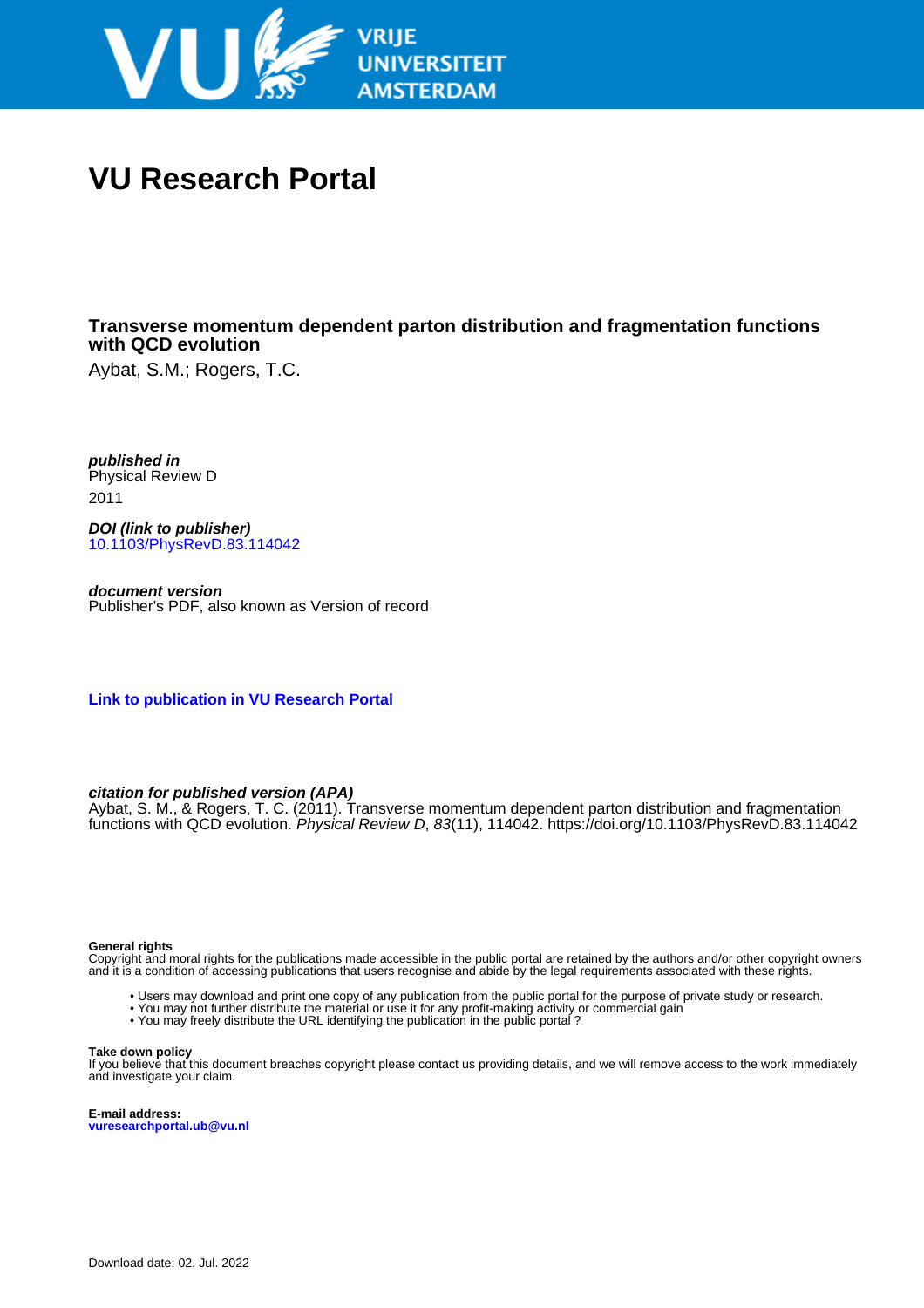### Transverse momentum dependent parton distribution and fragmentation functions with QCD evolution

S. Mert Aybat<sup>1,2[,\\*](#page-1-0)</sup> and Ted C. Rogers<sup>2[,†](#page-1-1)</sup>

<span id="page-1-2"></span><sup>1</sup>Nikhef Theory Group, Science Park 105, 1098XG Amsterdam, The Netherlands<sup>2</sup> Department of Physics and Astronomy Vrije Universiteit Amsterdam, NL 1081 HV Amsterdam  $^{2}$ Department of Physics and Astronomy, Vrije Universiteit Amsterdam, NL-1081 HV Amsterdam, The Netherlands (Received 31 January 2011; published 23 June 2011)

We assess the current phenomenological status of transverse momentum dependent (TMD) parton distribution functions (PDFs) and fragmentation functions (FFs) and study the effect of consistently including perturbative QCD (pQCD) evolution. Our goal is to initiate the process of establishing reliable, QCD-evolved parametrizations for the TMD PDFs and TMD FFs that can be used both to test TMD factorization and to search for evidence of the breakdown of TMD factorization that is expected for certain processes. In this article, we focus on spin-independent processes because they provide the simplest illustration of the basic steps and can already be used in direct tests of TMD factorization. Our calculations are based on the Collins-Soper-Sterman (CSS) formalism, supplemented by recent theoretical developments which have clarified the precise definitions of the TMD PDFs and TMD FFs needed for a valid TMD-factorization theorem. Starting with these definitions, we numerically generate evolved TMD PDFs and TMD FFs using as input existing parametrizations for the collinear PDFs, collinear FFs, nonperturbative factors in the CSS factorization formalism, and recent fixed-scale fits. We confirm that evolution has important consequences, both qualitatively and quantitatively, and argue that it should be included in future phenomenological studies of TMD functions. Our analysis is also suggestive of extensions to processes that involve spin-dependent functions such as the Boer-Mulders, Sivers, or Collins functions, which we intend to pursue in future publications. At our website [\[http://](http://projects.hepforge.org/tmd/) [projects.hepforge.org/tmd/\]](http://projects.hepforge.org/tmd/), we have made available the tables and calculations needed to obtain the TMD parametrizations presented herein.

DOI: [10.1103/PhysRevD.83.114042](http://dx.doi.org/10.1103/PhysRevD.83.114042) PACS numbers: 12.38.Bx, 12.39.St, 12.38.Cy, 12.20.Ds

#### I. INTRODUCTION

The factorization theorems of perturbative QCD (pQCD) have been instrumental in the successful application of QCD theory to phenomenology. The standard collinear factorization formalism [\[1](#page-18-0)] makes use of ''integrated'' parton distribution functions (PDFs) and fragmentation functions (FFs) which depend only on a single longitudinal momentum fraction, while the small momentum components, including the *transverse* components, are integrated over in the definitions. The integrated PDFs and FFs have consistent operator definitions in QCD, with appealing interpretations in terms of parton-model concepts. However, the standard collinear factorization formalism relies on approximations that are only valid for sufficiently inclusive observables. In order to address many of the issues now at the forefront of research in QCD and its role in hadron structure, pQCD factorization must be extended to situations where the usual approximations are not appropriate.

A transverse momentum dependent (TMD) factorization formalism goes beyond the standard factorization framework by allowing the PDFs and FFs to depend on intrinsic transverse momentum in addition to the usual momentum fraction variables. As such, different sets of approximations are needed in the factorization proofs. The PDFs and FFs in a TMD-factorization formalism are referred to as TMD PDFs and TMD FFs (they are also called "unintegrated" or "  $k_T$  dependent") to distinguish them from the more familiar integrated correlation functions of collinear factorization. Henceforth, we will refer to TMD PDFs and TMD FFs collectively as ''TMDs.''

The role of the intrinsic transverse momentum carried by partons in high energy collisions is becoming increasingly central in discussions of how to probe the details of hadronic structure in high energy collisions. The usefulness of the TMD concept is evident from the large variety of situations where it makes an appearance. Generally, TMD factorization is needed to describe processes that are sensitive to intrinsic parton transverse momentum. The Drell-Yan (DY) process, single-inclusive deep inelastic scattering (SIDIS), and back-to-back hadron production in electron-positron annihilation at small transverse momentum are all classic examples of where TMDfactorization formulas are frequently used. More recently, TMD PDFs and FFs have been under intense study as objects that carry information about the spin structure of hadrons; the Boer-Mulders, Sivers, and pretzelosity functions are all specific examples of TMD PDFs, while the Collins function is an example of a TMD FF. For a recent review of TMDs in spin physics, see Ref. [\[2](#page-18-1)]. In very high

<span id="page-1-0"></span>[<sup>\\*</sup>m](#page-1-2)aybat@nikhef.nl

<span id="page-1-1"></span>[<sup>†</sup>](#page-1-2) trogers@few.vu.nl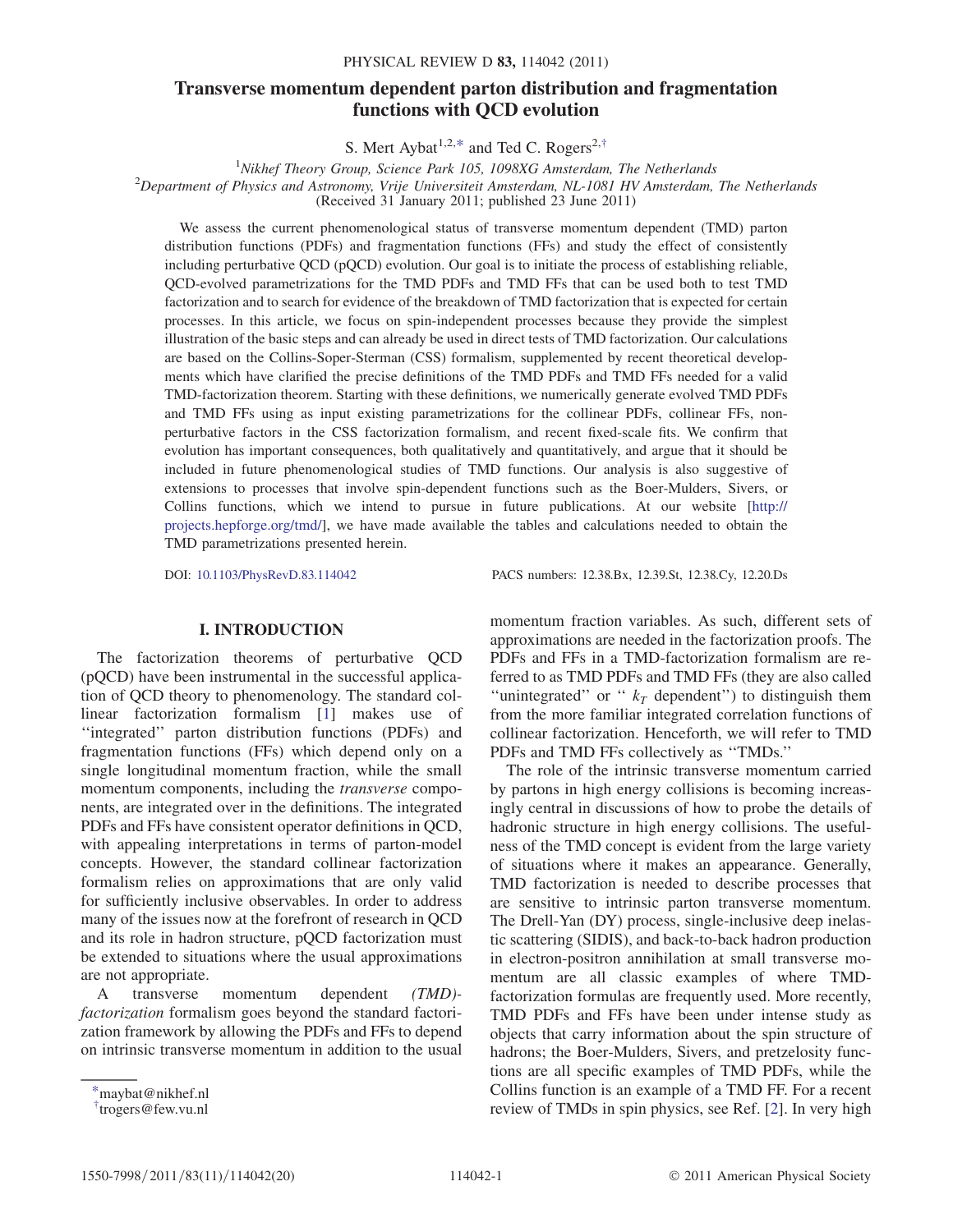energy (small- $x$ ) resummation physics, where there is a lack of  $k<sub>T</sub>$  ordering, the TMD gluon distribution is especially important, and similar issues must be dealt with. Finally, TMD functions are useful tools in the construction of Monte Carlo event generators, where the details of final state kinematics are of interest.

While TMDs can potentially provide a much deeper understanding of QCD and hadron structure, the theoretical framework of TMD factorization is much more complicated than the more standard collinear factorization. In derivations of collinear factorization, there are important cancellations that occur after integrations of parton momentum are carried out. With TMD factorization, the integrals over parton transverse momentum are left undone in the definitions of the TMDs, and contributions that would ordinarily cancel in a collinear factorization treatment must be accounted for. Collins, Soper, and Sterman (CSS) constructed a TMD-factorization formalism [[3](#page-18-2)[–5\]](#page-19-0) that deals with the main complications of transverse momentum dependence, and provides a systematic treatment of pQCD over the full range of transverse momentum. The CSS formalism has proven highly successful in specific phenomenological applications such as in the calculation of the transverse momentum distributions in DY processes (see, for example, [[6](#page-19-1),[7\]](#page-19-2)), and is also well suited for the production of back-to-back particles in  $e^+e^-$  annihilation. The same methods are needed for the discovery of new particles like the standard model Higgs boson [\[8](#page-19-3)[–10\]](#page-19-4). Furthermore, extensions of the CSS TMD-factorization formalism have been derived for SIDIS [\[11–](#page-19-5)[13](#page-19-6)], and including spin in Ref. [\[14\]](#page-19-7).

However, the most common methods for applying the CSS formalism are not ideally suited for studies that are specifically oriented toward understanding the TMD PDFs and TMD FFs themselves. Furthermore, the relationship between the full pQCD treatment of factorization and parton-model intuition has remained much less clear in TMD factorization than in collinear factorization. This has led to considerable confusion about how the study of TMDs should be approached in pQCD. That confusion is especially apparent from a comparison between current applications of TMD factorization and collinear factorization: While there have been extensive programs dedicated to parametrizing and evolving the integrated PDFs and FFs (making them indispensable and portable tools for phenomenology), a generally agreed upon framework for dealing with TMDs in an analogous way has not yet been established. More disturbingly, there has been a persistent lack of clarity or agreement regarding the definitions of the TMDs. A suitable set of definitions must be dictated by the requirements of factorization and universality, but the most common and naive definitions lead to inconsistencies, including unphysical divergences.

Over roughly the past decade, there has been steady progress toward a better understanding of what is needed [\[15–](#page-19-8)[24\]](#page-19-9). The issue of finding the right definitions has now been especially brought into focus by the recent work of Collins [[25,](#page-19-10)[26](#page-19-11)]. The definitions for the TMDs in Ref. [\[25\]](#page-19-10) are uniquely determined by the requirements of factorization, maximal universality, and internal consistency. (By ''maximal universality'' we mean that the same correlation functions appear in a large number of processes.) The confusion over definitions therefore appears to be solved. With the new definitions, the implementation of evolution via the CSS formalism is not modified significantly from earlier treatments which means that existing parametrizations of the nonperturbative parts can still be used. However, they can now be understood as contributions to separate, QCD-evolved TMDs. Moreover, as we will discuss in the next two sections, the new definitions have a much more direct relationship with more intuitive, partonmodel based ways of viewing TMD factorization.

There has been much recent work devoted to parametrizing TMDs by assuming a parton-model picture of TMD factorization and directly fitting cross section calculations to experimental data [\[27–](#page-19-12)[32](#page-19-13)]. This approach to TMD phenomenology is often called the generalized parton model (GPM) [[33](#page-19-14)].

In addition, by working with nonperturbative models, it is possible to study the general properties of the TMDs and their relationships with each other. (See Ref. [[34](#page-19-15)] and references therein for an overview of this subject.) A famous example is the illustration via model calculation that the Sivers function is nonvanishing in SIDIS [\[35](#page-19-16)[,36\]](#page-19-17).

However, most efforts to parametrize or model TMDs, particularly the spin-dependent TMDs, have ignored the role of evolution. For the unpolarized TMD PDFs there have been detailed implementations of evolution (e.g. [\[37](#page-19-18)[,38\]](#page-19-19)) However, even in the unpolarized case, the identification of the separate evolved TMDs and their relationship with the fundamental definitions in a complete treatment of factorization has remained unclear. The main purpose of the present article is to initiate the process of consistently including QCD evolution in parametrizations and models of TMDs by following the definitions in Ref. [[25](#page-19-10)]. Addressing evolution is now an especially pressing task, given the very wide range of energy scales set to be probed in experiments in the near future, from Jefferson Lab (JLab) to the LHC. It has already been shown in Refs. [[39,](#page-19-20)[40](#page-19-21)] that evolution (in the form of Sudakov suppression) should be expected to be large. In our analysis, we will illustrate how this follows from the evolution of the individual TMDs. We also aim to facilitate the future implementation of evolution in studies of TMDs by clarifying the relationship between the parton-model description of TMD factorization and the CSS formalism. To this end, we have made computations available at [[41](#page-19-22)] that illustrate how to obtain evolved TMDs given a choice of nonperturbative starting input.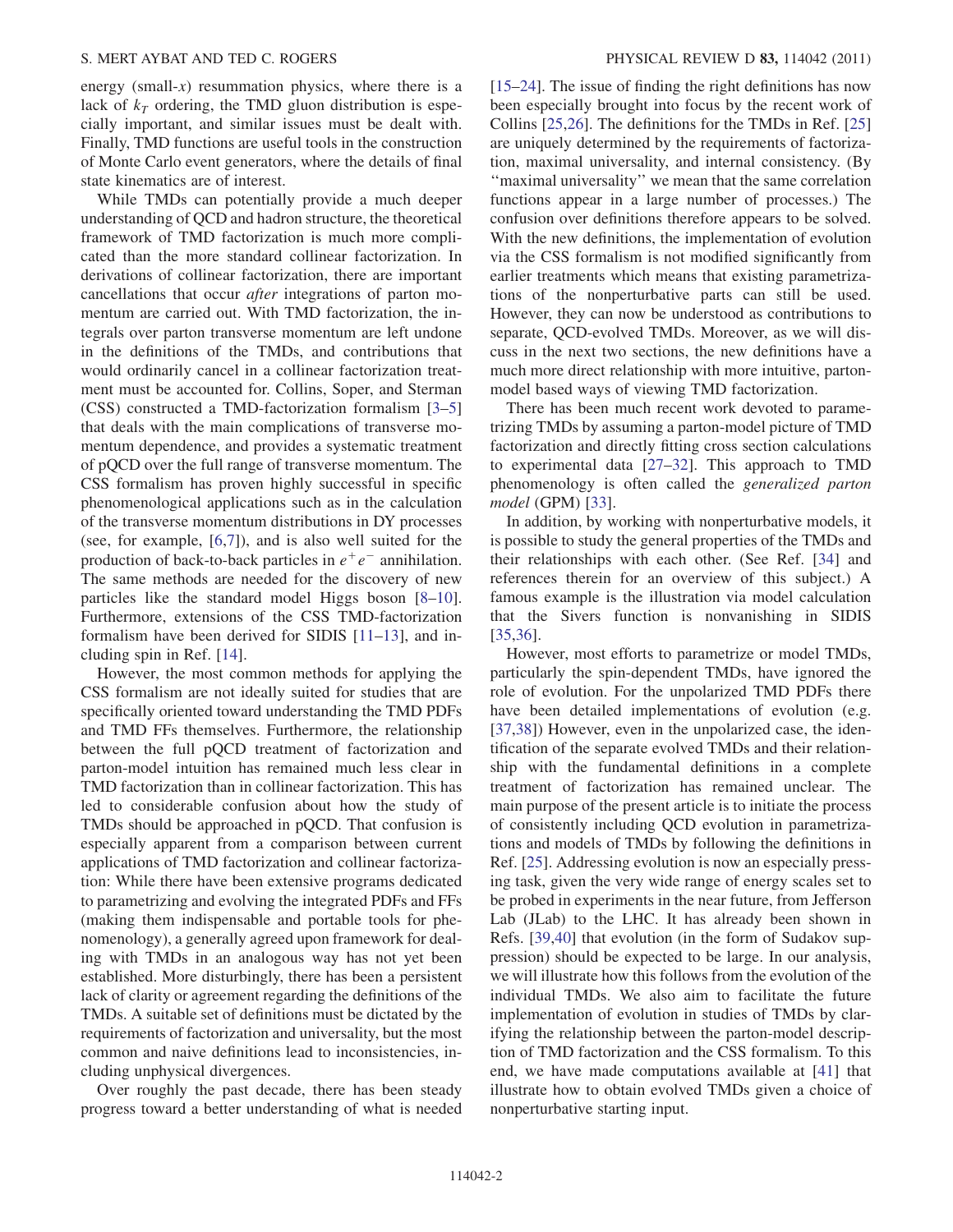An alternative approach to probing spin effect is to consider higher twist collinear functions such as the Qiu-Sterman function [\[42\]](#page-19-23). By taking transverse momentum moments of cross sections it is possible to relate TMDs to these higher twist functions [[19](#page-19-24)]. See Ref. [\[43](#page-19-25)] for recent work on the evolution of weighted spin-dependent correlation functions.

Establishing reliable, evolved TMDs is also important for testing factorization and searching for instances of factorization breaking. Discussions of nonuniversality or factorization breaking often bring in the concept of Wilson lines (or gauge links), and the process dependent properties that can be associated with them. Already when comparing the Sivers function in SIDIS and the DY process, one must account for a well-known sign flip that is due to the reversed direction of the Wilson lines in these two processes [[44](#page-19-26)]. More recently, it has been shown that obtaining consistent Wilson lines is even more problematic in the hadroproduction of hadrons or jets  $(H_1 + H_2 \rightarrow H_3 +$  $H_4 + X$ ). In such cases that require TMD factorization, it was found that *at a minimum* the Wilson lines for separate TMDs are highly complex and process dependent [[45](#page-19-27)–[47\]](#page-19-28). It was later shown in Ref. [\[48\]](#page-19-29) that TMD factorization generally breaks down completely in the hadroproduction of hadrons. That is, separate TMDs cannot even be defined for each external hadron regardless of what Wilson lines are used in the definitions.

The complication in the case of the complete breakdown of factorization is caused by a failure of the usual gauge invariance/Ward identity arguments that are needed in a factorization proof. A confirmation of this effect would point to interesting new features of strong interaction physics, given that the breakdown of factorization is in just the range of kinematics where factorization would naively be expected to hold. Calculations in a GPM framework [\[49](#page-19-30)–[51\]](#page-19-31) will be needed for making predictions that can be compared with experiment to test factorization and/or search for factorization breaking. Furthermore, computations using the methods in, for example, Refs. [\[52](#page-19-32)[–54\]](#page-19-33), can potentially help to quantify and better understand the factorization breaking mechanism. It may soon be possible to find experimental evidence for factorization breaking, particularly in the analysis of RHIC data. (See, for example, the recent analysis of Refs. [[55–](#page-19-34)[58](#page-19-35)].) However, definitive tests of factorization or factorization breaking can only become possible with a more precise determination of the TMDs. Another motivation for this article is therefore to begin the determination of TMD parametrizations that should be used in tests of factorization in the case of spin-independent hadroproduction of back-toback hadrons. Finally, in this paper we include some details of the calculation of the evolution of the TMD PDFs that did not appear in Ref. [\[25\]](#page-19-10).

The paper is organized as follows: in Sec. [II](#page-3-0), a brief background of TMD factorization is provided, and the main complications that arise in the context of pQCD are discussed. In Sec. [III](#page-5-0), we set up the notation, and in Sec. [IV](#page-6-0) we explain the definitions of TMD correlation functions. In Sec. [V,](#page-8-0) we discuss the evolution of the TMDs in terms of the CSS formalism. We apply evolution to existing unpolarized quark TMD fits in Sec. [VI,](#page-10-0) and we present some numerical results. We conclude with an overview and a discussion of future work in Sec. [VII](#page-14-0). In the appendices, we provide some details of the perturbative parts of our calculations.

### II. THE DIFFERENT PICTURES OF TMD FACTORIZATION

<span id="page-3-0"></span>In this section we expand on the general remarks in the Introduction by providing a very schematic overview of the different ways TMD factorization is approached in phenomenological applications. We discuss the relationship between parton-model intuition and full pQCD while emphasizing the complications that can arise. We explain the potential for confusion when evolution and soft factors are included, and how this is solved by the use of fully consistent definitions for the TMDs.

#### A. The generalized parton model

We start by considering the simplest parton-model picture of high energy collisions. There, the concept of a TMD-factorization formula becomes very intuitive and easy to state. The cross section is simply a partonic subprocess, folded with TMD PDFs and TMD FFs. In SIDIS, for example, the hadronic tensor is written as

<span id="page-3-1"></span>
$$
W^{\mu\nu} = \sum_{f} |\mathcal{H}_f(Q)^2|^{\mu\nu}
$$
  
 
$$
\times \int d^2 \mathbf{k}_{1T} d^2 \mathbf{k}_{2T} F_{f/p}(x, \mathbf{k}_{1T}) D_{h/f}(z, z \mathbf{k}_{2T})
$$
  
 
$$
\times \delta^{(2)}(\mathbf{k}_{1T} + \mathbf{q}_T - \mathbf{k}_{2T}).
$$
 (1)

Here  $|\mathcal{H}_f(Q)^2|^{\mu\nu}$  describes the hard partonic subprocess,  $\gamma^* q \rightarrow q$ , for scattering off a quark of flavor f as a function of the hard scale Q. (It also includes any overall factors needed to make the left side a proper hadronic tensor.) The size of  $q<sub>T</sub>$  is a measure of the noncollinearity in the process. Within the parton model, the TMDs  $F_{f/p}(x, \mathbf{k}_{1T})$ and  $D_{h/f}(z, z\mathbf{k}_{2T})$  have simple probabilistic interpretations;  $F_{f/p}(x, \mathbf{k}_{1T})$ , for example, is the probability density for finding a quark of flavor  $f$  with momentum fraction  $x$ and transverse momentum  $k_{1T}$  inside the proton. Equation [\(1](#page-3-1)) is closely analogous to the standard collinear factorization theorem of inclusive processes [[59](#page-19-36)]. The only difference is that the TMD PDFs and FFs are allowed to carry intrinsic transverse momentum.

The intuitive approach to TMD factorization embodied by Eq. ([1](#page-3-1)) forms the basis of much current TMD phenomenology. However, derivations of TMD factorization order by order in real pQCD involve complications that are not immediately apparent in parton-model reasoning. Indeed,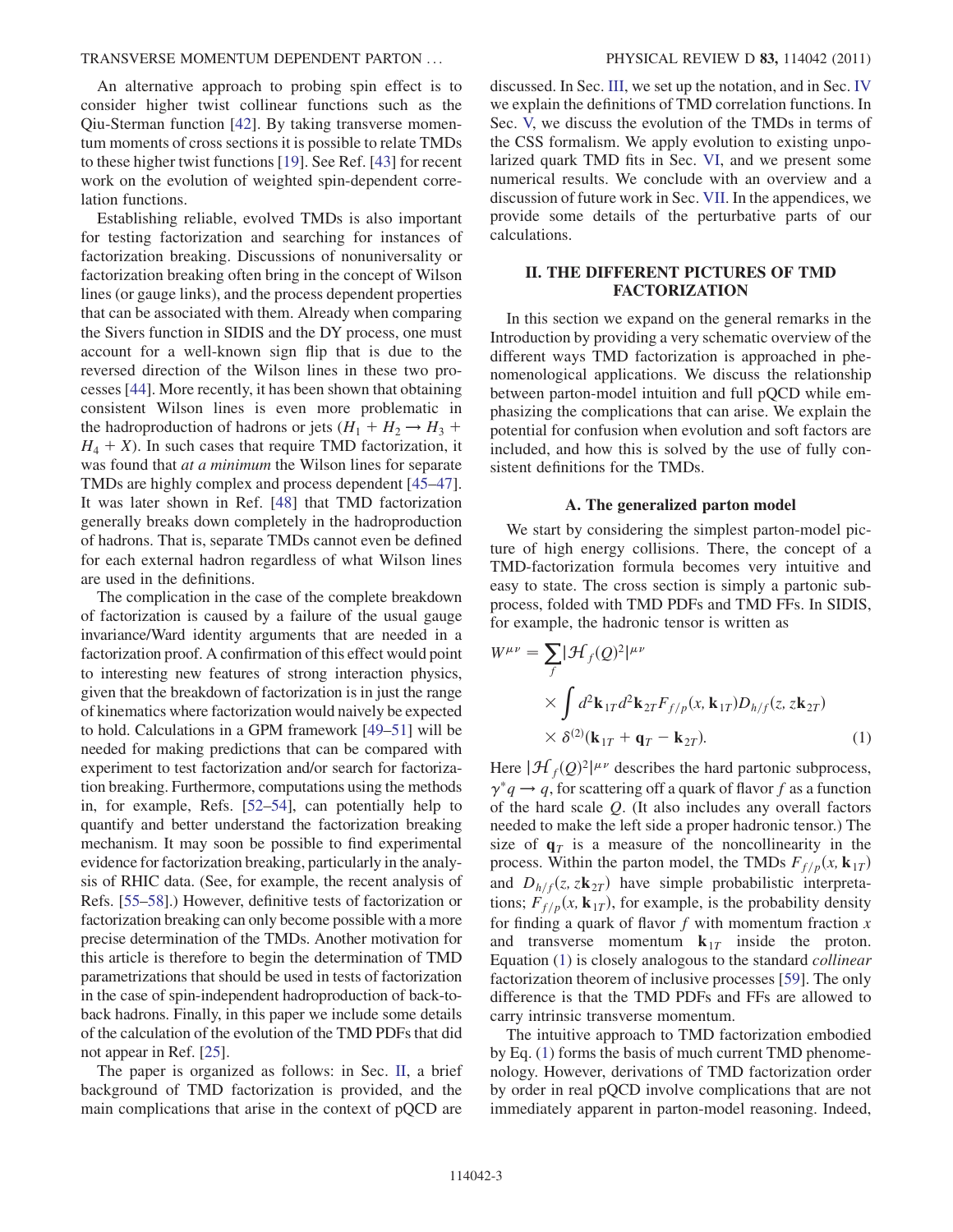some aspects of partonic intuition can quickly lead to incorrect results if taken too literally. Furthermore, without a complete derivation of factorization, the issue of univer-sality (or nonuniversality) of the TMDs in Eq. [\(1\)](#page-3-1) is much less clear.

#### B. Divergences and soft factors

One issue is the appearance of extra divergences. In addition to the standard UV divergences associated with the renormalization of the theory, the TMD correlation functions also contain so-called ''light-cone'' divergences. They arise if the Wilson lines (gauge links) in the definitions of the TMDs point in exactly lightlike directions. We should note that the same light-cone singularities are not present in the ordinary collinear correlation functions because they cancel in a sum over final state interactions, which is possible due to integrations over the loop momenta, including the  $k<sub>T</sub>$  integrals. Light-cone divergences correspond to gluons moving with infinite rapidity in the direction *opposite* the containing hadron, and are not regulated by the use of an infrared cutoff, so they amount to a real inconsistency in the definitions of TMDs. The most naive definitions, therefore, are invalid, and modifications are needed for a reliable factorization theorem. (See Refs. [\[20](#page-19-37)[,24\]](#page-19-9) and references therein for a review of this and other subtleties involved in defining consistent PDFs.) The light-cone divergences need to be regulated, typically by tilting the Wilson lines slightly away from the exactly lightlike directions.

Furthermore, in a TMD-factorization formula the role of soft gluons becomes important. (In this paper, ''soft'' refers to nearly on-shell gluons with rapidity intermediate between the rapidities of the colliding hadrons and produced jets.) They imply that another correlation function, a separate soft factor, should be inserted into factorization formulas like Eq. [\(1](#page-3-1)), in addition to the usual TMD PDFs and FFs. Already, the appearance of a soft factor seems to contradict the basic parton-model intuition.

The complications listed above, as well as a consistent matching to collinear factorization at large transverse momentum, are accounted for in the CSS formalism [\[3](#page-18-2)–[5\]](#page-19-0). With the Wilson lines tilted to remove light-cone divergences, the factorization formula acquires new arbitrary parameters. Predictive power is then recovered by a kind of generalization of renormalization group techniques. The resulting evolution equations may be thought of as describing the variation of the TMDs and the soft factors with changes in the degree of tilt of the Wilson lines. Physically, this corresponds roughly to a variation with respect to a cutoff on the phase space available for recoil against soft gluons.

#### C. Confusion over TMD definitions

<span id="page-4-0"></span>While the CSS formalism has been very useful for past phenomenological studies, the usual implementations bear little surface resemblance to the generalized partonic picture we started out with in Eq. [\(1\)](#page-3-1). For example, in Ref. [[38](#page-19-19)] (and similar applications of the CSS formalism to the DY process), the effects of evolution are gathered into separate factors, and it is not clear how they relate to separate TMD PDFs. In other treatments (e.g., [[13](#page-19-6)[,60](#page-19-38)]), factorization formulas for SIDIS are provided which contain explicit evolved TMDs, but they also involve separate explicit soft factors, and the hard part has explicit dependence on light-cone divergence cutoff parameters. Moreover, given the general observations that are reviewed in Refs. [[20,](#page-19-37)[24,](#page-19-9)[61](#page-19-39)], it is questionable whether the most commonly quoted definitions of the TMDs are even fully consistent.

The original work of Collins and Soper [\[3](#page-18-2)] used a nonlight-like axial gauge to regulate the rapidity divergences. Later, Collins and Hautmann [[15](#page-19-8),[16](#page-19-40),[20](#page-19-37)] proposed definitions in which the main legs of the Wilson lines are lightlike, but in which there is a division by a special type of soft factor which cancels the rapidity divergences. However, these definitions continue to suffer from problems, including the appearance of badly divergent Wilson line selfenergy contributions as discussed recently in Ref. [\[24\]](#page-19-9) and also utilized in the treatment of TMD PDFs in Ref. [[23\]](#page-19-41). While many of these issues have typically been discussed in the context of TMD PDFs, the same problems arise in the treatment of FFs.

Finally, it has remained unclear how the TMDs that have been used in past applications of evolution and the CSS formalism are related to the TMDs of other approaches, such as those based more on generalized parton-model pictures. In parametrizations of TMDs, the role of the soft factor is often not explicitly included and evolution is ignored. Many other theoretical TMD studies continue to quote definitions with exactly lightlike Wilson lines. Knowledge of the operator definitions for the TMDs is also needed for lattice TMD calculations [\[62,](#page-19-42)[63\]](#page-19-43), and in model calculations. Clearly, a more unified treatment of TMD factorization is necessary in order to bring together these different approaches to the study of TMDs.

#### D. Consistent definitions, TMD factorization, and evolution

What is needed, in addition to fully consistent TMD definitions, is a formulation that retains as much as possible the basic factorized structure of Eq. ([1](#page-3-1)), but which appropriately includes evolution and the effects of soft factors. Ideally, the situation should be closely analogous to what already exists for collinear factorization. Namely, it should be possible to clearly identify consistent and universal TMDs that can be tabulated or parametrized and then reused in formulas like Eq. ([1\)](#page-3-1) to make predictions for a wide variety of processes. Fortunately, this has been achieved in the recent work of Ref. [\[25\]](#page-19-10). There, the factorization formula for SIDIS takes the form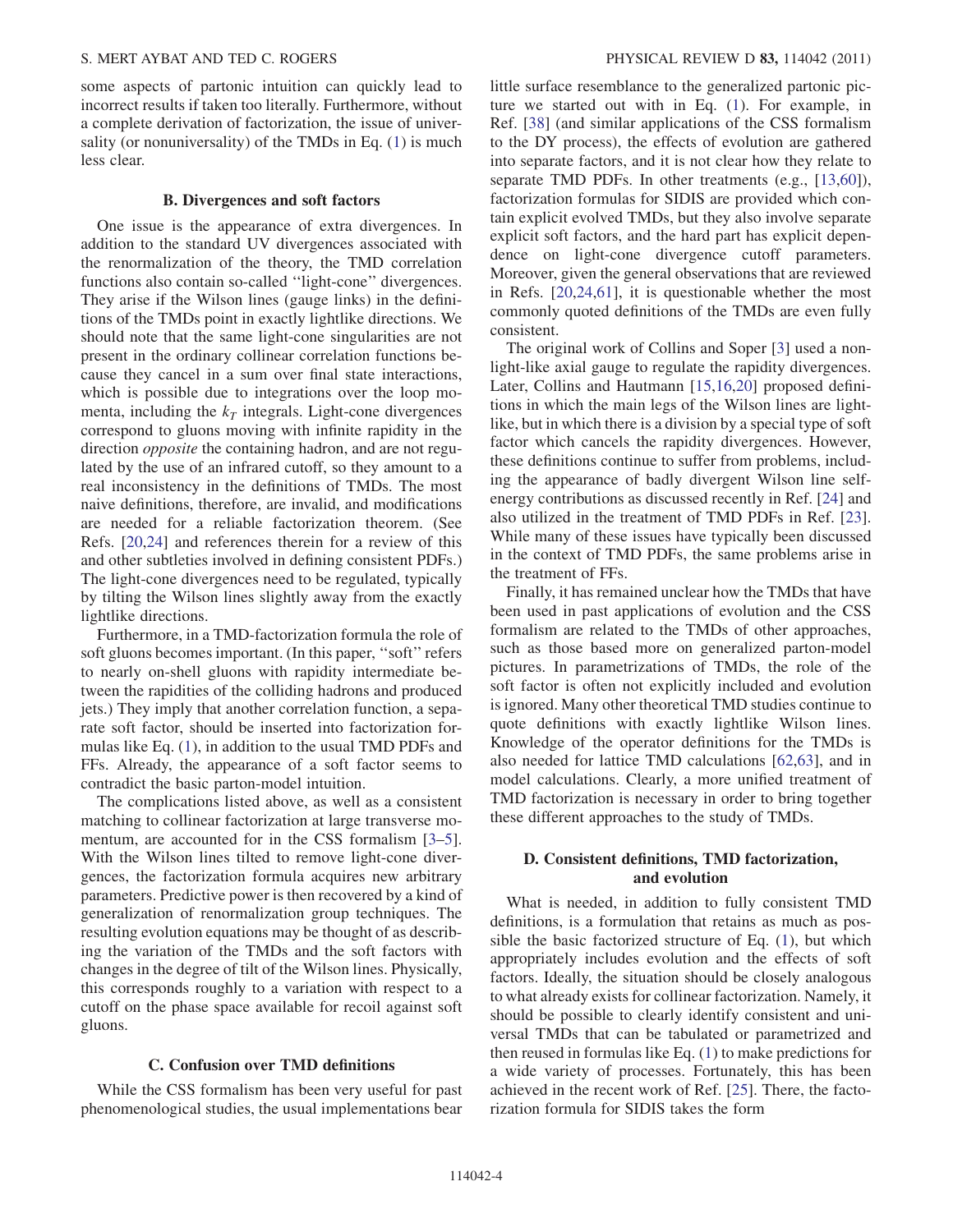<span id="page-5-1"></span>
$$
W^{\mu\nu} = \sum_{f} |\mathcal{H}_{f}(Q; \mu)^{2}|^{\mu\nu}
$$
  
 
$$
\times \int d^{2} \mathbf{k}_{1T} d^{2} \mathbf{k}_{2T} F_{f/p}(x, \mathbf{k}_{1T}; \mu; \zeta_{F})
$$
  
 
$$
\times D_{h/f}(z, z\mathbf{k}_{2T}; \mu; \zeta_{D}) \delta^{(2)}(\mathbf{k}_{1T} + \mathbf{q}_{T} - \mathbf{k}_{2T})
$$
  
+ 
$$
Y(Q, \mathbf{q}_{T}) + \mathcal{O}((\Lambda/Q)^{a}).
$$
 (2)

The first term on the right-hand side of this equation (responsible for the low- $q_T$  behavior) has exactly the structure of the partonic TMD-factorization formula in Eq. ([1](#page-3-1)), apart from the scale dependence denoted by  $\mu$ ,  $\zeta_F$ , and  $\zeta_D$ . The arguments  $\zeta_F$  and  $\zeta_D$  will be discussed more in the explanation of the TMD definitions in Sec. [IV.](#page-6-0) They are left over from the need to regulate light-cone divergences, and should obey  $\sqrt{\zeta_F \zeta_D} \sim \mathcal{O}(Q^2)$ . In terms of more familiar variables, they are defined as

$$
\zeta_F = 2M_p^2 x^2 e^{2(y_P - y_s)}\tag{3}
$$

<span id="page-5-5"></span><span id="page-5-4"></span>and

$$
\zeta_D = 2(M_H^2/z^2)e^{2(y_s - y_h)}.
$$
\n(4)

Here, x and z are the usual Bjorken scaling and fragmentation variables,  $M_p$  is the proton mass, and  $M_h$  is the mass of the produced hadron. The rapidities of the proton and produced hadron are  $y_p$  and  $y_h$ , respectively. The rapidity  $y<sub>s</sub>$  is an arbitrary low-rapidity cutoff parameter that separates partons with large forward rapidity (in the proton direction) from backward rapidity (in the produced hadron direction). Variations of these functions with  $y_s$  will be determined by the evolution equations.

The scale  $\mu$  is the standard renormalization group (RG) scale. The TMD correlation functions,  $F_{f/p}(x, \mathbf{k}_{1T}; \mu; \zeta_F)$ and  $D_{h/f}(z, z\mathbf{k}_{2T}; \mu; \zeta_D)$ , have definite and consistent operator definitions. They include the effects from soft gluons in such a way that no soft factor appears explicitly in Eq. ([2](#page-5-1)). Evolution can be implemented on  $F_{f/p}(x, \mathbf{k}_{1T}; \mu; \zeta_F)$  and  $D_{h/f}(z, z\mathbf{k}_{2T}; \mu; \zeta_D)$  independently, and the basic steps closely follow the usual CSS approach. We will discuss the definitions more in the next section, but for now we mention that they solve most of the theoretical problems summarized in Refs. [\[20,](#page-19-37)[24\]](#page-19-9) and Sec. [II C,](#page-4-0) including the appearance of light-cone divergences and Wilson line self-interactions.

The term  $Y(Q, q_T)$  accounts for the large- $q_T$  dependence of the cross section, where the approximations needed for TMD factorization break down. There, collinear factorization becomes the appropriate framework. The error term is suppressed by  $(\Lambda/Q)^a$  where  $a > 0$ . The first term on the right side of Eq. [\(2](#page-5-1)) is valid up to corrections of order  $(q_T/Q)^a$ , but the  $Y(Q, \mathbf{q}_T)$  is needed for a valid treatment of factorization over the full range of  $q_T$ .

The derivation of Eq. [\(2](#page-5-1)) within pQCD factorization, with consistent definitions for the TMDs, is an important breakthrough because it connects TMD studies from a GPM framework with formal QCD and clarifies the meaning of TMD evolution. We will use Eq. ([2\)](#page-5-1), along with the associated definitions for the TMDs from Ref. [[25](#page-19-10)] to obtain momentum-space fits for use in phenomenology. The nonperturbative input can be obtained from already existing models or fits made at fixed scales. For the TMD PDFs, much information about the nonperturbative input is already available from fits that use the standard  $\mathbf{b}_T$ -space formulation of the CSS formalism in the DY process.

#### III. SETUP AND NOTATION

<span id="page-5-0"></span>We start by setting up the basic notation. In our convention for light-cone variables, a four-vector  $V^{\mu}$  =  $(V^+, V^-, \mathbf{V}_T)$  has components

$$
V^{\pm} = \frac{V^0 \pm V^z}{\sqrt{2}} \qquad \mathbf{V}_T = (V^x, V^y). \tag{5}
$$

The z component picks out the forward direction. Note that  $V^2 = 2V^+V^- - V_T^2$ .

<span id="page-5-2"></span>For the processes we are interested in, there are always two relevant lightlike directions which we label  $u_A$  and  $u_B$ and define to be

$$
u_A = (1, 0, 0_t) \qquad u_B = (0, 1, 0_t). \tag{6}
$$

In the SIDIS example,  $u_A$  and  $u_B$  characterize the directions of the incoming proton and the produced jet. A Wilson line from a coordinate x to  $\infty$  along the direction of a four-vector  $n$  is defined as usual:

$$
W(\infty, x; n) = P \exp \left[ -ig_0 \int_0^\infty ds n \cdot A_0^a(x + sn) t^a \right]. \tag{7}
$$

In these definitions, the bare fields and couplings are used,  $P$  is a path-ordering operator, and  $t^a$  is the generator for the gauge group in the fundamental representation, with color index a.

As discussed in the previous section, light-cone divergences must be regulated by tilting the direction of the Wilson line away from the exactly lightlike direction. Therefore, we need to define another set of vectors  $n_A$ and  $n_B$  analogous to Eq. [\(6\)](#page-5-2) but slightly tilted, so that they have rapidities  $y_A$  and  $y_B$ :

<span id="page-5-3"></span>
$$
n_A = (1, -e^{-2y_A}, \mathbf{0}_t) \qquad n_B = (-e^{2y_B}, 1, \mathbf{0}_t). \tag{8}
$$

Note that the tilted Wilson line directions are spacelike,  $n_A^2 = n_B^2 < 0$ . The use of spacelike directions for the Wilson lines ensures maximum universality for the definitions of the TMDs, as explained in Ref. [[64](#page-19-44)]. In all of our calculations,  $\mu$  is the standard  $\overline{MS}$  mass scale in dimensional regularization and the dimensional regularization parameter  $\epsilon$  is defined in the standard way as  $2\epsilon$  =  $4 - d$ , where d is the dimension of space-time.

Though our results apply generally to the standard factorizable processes, we will continue to use SIDIS as a reference process for explaining the definitions. Let us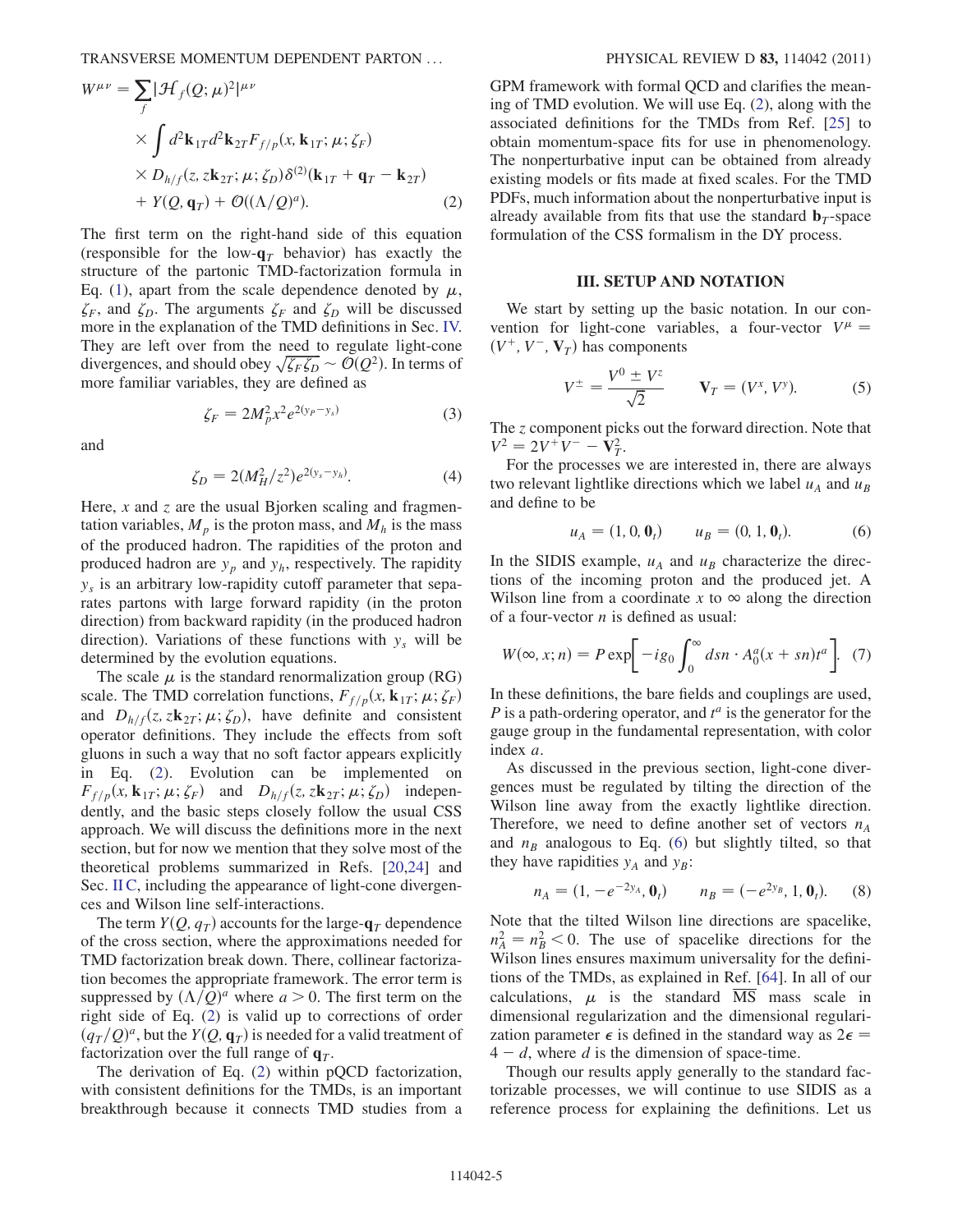<span id="page-6-1"></span>also rewrite the TMD-factorization formula for SIDIS in Eq.  $(2)$  $(2)$  as

$$
W^{\mu\nu} = \sum_{f} |\mathcal{H}_{f}(Q; \mu)^{2}|^{\mu\nu}
$$
  
 
$$
\times \int d^{2} \mathbf{k}_{1T} d^{2} \mathbf{k}_{2T} \delta^{(2)}(\mathbf{k}_{1T} + \mathbf{q}_{T} - \mathbf{k}_{2T})
$$
  
 
$$
\times F_{f/p}(x, \mathbf{k}_{1T}; \mu; \zeta_{F}) D_{h/f}(z, z\mathbf{k}_{2T}; \mu; \zeta_{D})
$$
  

$$
= \sum_{f} |\mathcal{H}_{f}(Q; \mu)^{2}|^{\mu\nu} \int \frac{d^{2} \mathbf{b}_{T}}{(2\pi)^{2}} e^{-i\mathbf{q}_{T} \cdot \mathbf{b}_{T}}
$$
  

$$
\times \tilde{F}_{f/p}(x, \mathbf{b}_{T}; \mu; \zeta_{F}) \tilde{D}_{h/f}(z, \mathbf{b}_{T}; \mu; \zeta_{D}). \tag{9}
$$

Throughout this paper, it will be implicit that all momentum components are in the hadron frame. (The hadron frame is where both hadrons have zero transverse momentum and is a natural frame for setting up the steps for factorization.)

Hereafter, the  $Y(Q, \mathbf{q}_T)$  term that appeared in Eq. ([2](#page-5-1)) will also be dropped because our primary interest is in the  $q_T \ll Q$  regime where TMD factorization is appropriate. Also, we will drop any explicit  $+O((\Lambda/Q)^a)$  symbols. We have written the TMD-factorization formula in coordinate space in the second equation of [\(9\)](#page-6-1) because it is simpler to explain the coordinate space definitions of the TMDs and their evolution. Later we will Fourier transform the TMDs back to momentum space when we analyze them numerically.

#### IV. DEFINITIONS OF THE TMDS

<span id="page-6-0"></span>As explained in Sec. [II,](#page-3-0) our calculations are based on the formulation of TMD factorization explained in detail in Ref. [[25](#page-19-10)]. A repeat of the derivation is beyond the scope of this paper. However, in order to put our later calculations into their proper context, we will give an overview of the basic features of the formalism in this and the next section. We refer the reader directly to Ref. [\[25](#page-19-10)] for pertinent details.

#### A. Soft-factor definition

We have already stressed in Sec. [II C](#page-4-0) that the definitions of the TMDs in Eq. [\(9](#page-6-1)) are not the often quoted matrix elements of the form  $\sim \langle P | \bar{\psi}$  Wilson line  $\psi | P \rangle$  with simple lightlike Wilson lines connecting the field operators. Using such definitions in a factorization formula leads to inconsistencies, including unregulated light-cone divergences. Also, soft gluons with rapidity intermediate between the two nearly lightlike directions need to be accounted for in the form of soft factors. Therefore, before we can discuss the definitions of the TMDs that will ultimately be used in Eq. [\(9](#page-6-1)), we must provide the precise definition of the soft factor. In coordinate space it is an expectation value of a Wilson loop:

<span id="page-6-2"></span>
$$
\tilde{S}_{(0)}(\mathbf{b}_T; y_A, y_B) = \frac{1}{N_c} \langle 0|W(\mathbf{b}_T/2, \infty; n_B)_{ca}^{\dagger} \times W(\mathbf{b}_T/2, \infty; n_A)_{ad} W(-\mathbf{b}_T/2, \infty; n_B)_{bc} \times W(-\mathbf{b}_T/2, \infty; n_A)_{db}^{\dagger} |0\rangle_{\text{No S.I.}}.
$$
 (10)

We have used the vectors in Eq. [\(8\)](#page-5-3) to define the directions of the Wilson lines so that, as long as  $y_A$  and  $y_B$  are finite, the Wilson lines in Eq. [\(10](#page-6-2)) are non-light-like. The subscripts a, b, c, and d are color triplet indices, and repeated indices are summed over. The  $"(0)"$  subscript indicates that bare fields are used. The soft factor contains Wilson line self-interaction (S.I.) divergences that are very badly divergent and are unrelated to the original unfactorized graphs. They must therefore be excluded, and we indicate this with a subscript ''No S. I.''. We emphasize, however, that this is only a temporary requirement because all Wilson line self-energy contributions will cancel in the final definitions. Another potential complication, pointed out in Refs. [\[18,](#page-19-45)[19\]](#page-19-24), is that exact gauge invariance requires the Wilson lines to be closed by the insertion of links at light-cone infinity in the transverse direction. However, the transverse segments will not contribute in the final definitions of the TMDs (at least in nonsingular gauges), so we do not show them explicitly in Eq. ([10](#page-6-2)). Again, the final arrangement of soft factors will ensure a cancellation.

Rather than appearing as a separate factor in the TMDfactorization formula, soft factors like Eq. [\(10\)](#page-6-2) will be part of the final definitions of the TMDs. Their role in the definitions will be essential for the internal consistency of the TMDs and their validity in a factorization formula like Eq. ([9\)](#page-6-1).

#### B. TMD PDF and FF definitions

Now we turn to the definitions of the TMDs themselves, starting with the unpolarized TMD PDF. The most natural first attempt at an operator definition is obtained simply by direct extension of the collinear integrated parton distribution, though with the Wilson line tilted to avoid light-cone singularities. The operator definition is

<span id="page-6-3"></span>
$$
\tilde{F}_{f/P}^{\text{unsub}}(x, \mathbf{b}_T; \mu; y_P - y_B)
$$
\n
$$
= \operatorname{Tr}_C \operatorname{Tr}_D \int \frac{dw^-}{2\pi} e^{-ixP^+w^-} \langle P|\bar{\psi}_f(w/2)W(w/2, \infty, n_B)^\dagger
$$
\n
$$
\times \frac{\gamma^+}{2} W(-w/2, \infty, n_B) \psi_f(-w/2)|P\rangle_{c, \text{No S.I}}.
$$
\n(11)

This definition does not account for the overlap of the soft and collinear regions, so we refer to it as the ''unsubtracted'' TMD PDF. Here  $w = (0, w^-, \mathbf{b}_T)$  and  $y_P$  is the physical rapidity of the hadron. As usual, the struck quark has a longitudinal plus-component of momentum  $k^+$  =  $xP^+$ . The non-light-like direction of the Wilson line is given by the  $n_B$  vector defined in Eq. [\(8\)](#page-5-3) so that the light-cone divergences are regulated by the finite rapidity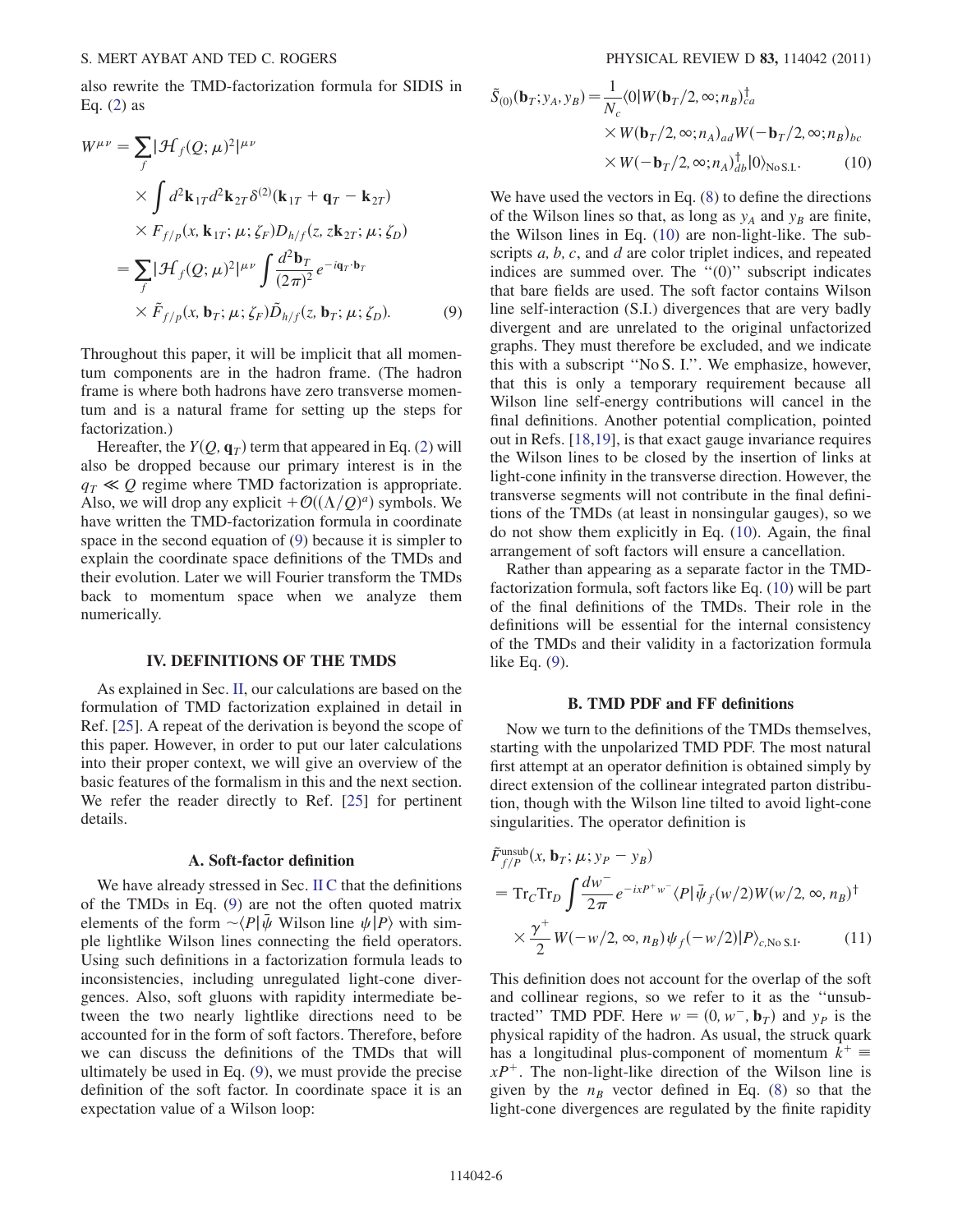$y_B$ . As usual, the definition includes a trace over color. The c subscript is to indicate that only connected diagrams are included. Equation [\(11\)](#page-6-3) reduces exactly to the most naive definition of the TMD PDF when the lightlike limit of  $y_B \rightarrow -\infty$  is taken. Indeed, in the final definition we will take this limit, but then the role of the soft factors becomes important.

While the definition in Eq. [\(11\)](#page-6-3) is intuitively appealing, modifications are needed in order to have a consistent definition that can be used in a factorization formula like Eq. [\(9\)](#page-6-1). The complete definition for a quark f in proton  $P$ , given in Refs. [\[25,](#page-19-10)[26\]](#page-19-11), is

<span id="page-7-0"></span>
$$
\tilde{F}_{f/P}(x, \mathbf{b}_T; \mu; \zeta_F) \n= \tilde{F}_{f/P}^{\text{unsub}}(x, \mathbf{b}_T; \mu; y_P - (-\infty)) \n\times \sqrt{\frac{\tilde{S}_{(0)}(\mathbf{b}_T; +\infty, y_s)}{\tilde{S}_{(0)}(\mathbf{b}_T; +\infty, -\infty)\tilde{S}_{(0)}(\mathbf{b}_T; y_s, -\infty)}} Z_F Z_2.
$$
\n(12)

Here, the " $\infty$ " arguments for the rapidity variables in the unsubtracted PDF and the soft factors are meant in the sense of a limit. All field operators are unrenormalized, and  $Z_F$  and  $Z_2$  are the PDF and field strength renormalization factors, respectively. The soft factors on the right-hand side of Eq. ([12](#page-7-0)) contain rapidity arguments  $y_s$ . It is an arbitrary parameter which can be thought of as separating the extreme plus and minus directions. It will be convenient to express the dependence on  $y_s$  via  $\zeta_F$ , defined in Eq. ([3\)](#page-5-4). On the left-hand side of Eq. ([12](#page-7-0)), the dependence on  $y_s$  is expressed via the dependence on  $\zeta_F$ .

Although we will not repeat the derivation that leads to Eq. ([12](#page-7-0)), we remark that the definition is unique given the requirements that: (a) Factorization holds with maximal universality for the TMDs. (b) No explicit soft factor appears in the final factorization formula, Eq. ([9\)](#page-6-1). (c) Self-interactions of the Wilson lines, and attachments to gauge links at infinity cancel in the final definition. (d) The Collins-Soper (CS) equations are homogeneous.

<span id="page-7-2"></span>There is an analogous definition for the TMD FF. The unsubtracted version, analogous to Eq. [\(11\)](#page-6-3), is

$$
\tilde{D}_{H/f}^{\text{unsub}}(z, \mathbf{b}_T; \mu; y_A - y_h)
$$
\n
$$
= \sum_X \frac{1}{4N_{c,f}} \text{Tr}_C \text{Tr}_D \frac{1}{z} \int \frac{dw^-}{2\pi} e^{ik^+w^-} \langle 0 | \gamma^+ W(w/2, \infty, n_A) \times \psi_f(w/2) | h, X \rangle \langle h, X | \bar{\psi}_f(-w/2) \times W(-w/2, \infty, n_A)^{\dagger} | 0 \rangle_{c, \text{No S.I.}} \tag{13}
$$

Now  $y_h$  is the physical rapidity of the produced hadron or jet. The complete definition of the TMD FF with the soft factors included is

<span id="page-7-1"></span>
$$
\tilde{D}_{H/f}(z, \mathbf{b}_T; \mu; \zeta_D)
$$
\n
$$
= \tilde{D}_{H/f}^{\text{unsub}}(z, \mathbf{b}_T; \mu; +\infty - y_h)
$$
\n
$$
\times \sqrt{\frac{\tilde{S}_{(0)}(\mathbf{b}_T; y_s, -\infty)}{\tilde{S}_{(0)}(\mathbf{b}_T; +\infty, -\infty)\tilde{S}_{(0)}(\mathbf{b}_T; +\infty, y_s)}} Z_D Z_2.
$$
\n(14)

Again there is dependence on the soft rapidity  $y_s$ . For the FF, the energy cutoff scale  $\zeta_D$  is related to the soft rapidity scale  $y_s$  via Eq. [\(4\)](#page-5-5).

Equations ([12](#page-7-0)) and [\(14\)](#page-7-1) are the correct TMDs for the TMD-factorization formula in Eq. ([9\)](#page-6-1) as well as for  $e^+e^$ annihilation with back-to-back jets. Up to a flip in the direction of the Wilson line from future to past pointing, which is important for accounting for a sign flip in certain types of TMDs, the TMD PDF in [\(12\)](#page-7-0) is also relevant for the Drell-Yan process. In this section we have clarified the meaning of the energy parameters  $\zeta_F$  and  $\zeta_D$ , which were already discussed in Secs. [II](#page-3-0) and [III.](#page-5-0) Together, Eqs. ([3](#page-5-4)) and [\(4\)](#page-5-5) give  $\sqrt{\zeta_F \zeta_D} \approx Q^2$ . They are in principle arbitrary, and the full factorization formula in Eq. ([9](#page-6-1)) is exactly independent of the choice of  $y_s$  (and therefore  $\sqrt{\zeta_F}$  and  $\sqrt{\zeta_D}$ ). However, different choices are needed for each factor in Eq. ([9](#page-6-1)) in order to optimize the convergence properties of the perturbation series. To obtain the TMDs appropriate for different scales, we must appeal to evolution equations which are the subject of Sec. [V.](#page-8-0)

#### C. The role of soft factors

<span id="page-7-4"></span>Admittedly, the final definitions in Eqs. [\(12\)](#page-7-0) and [\(14\)](#page-7-1) appear rather complex. While detailed derivations are beyond the scope of this paper, it is nevertheless worthwhile to make a few intuitive remarks about how these definitions arise in a treatment of factorization. A much more detailed treatment is found in Ref. [[25](#page-19-10)].

For now we simplify the notation for the TMDs by dropping all arguments and symbols not directly related to Wilson line rapidities. The cross section can then be written (schematically) as

<span id="page-7-3"></span>
$$
d\sigma = |\mathcal{H}|^2 \frac{\tilde{F}^{\text{unsub}}(y_P - (-\infty)) \times \tilde{D}^{\text{unsub}}(+\infty - y_h)}{\tilde{S}(+\infty, -\infty)}.
$$
\n(15)

The  $\tilde{F}^{\text{unsub}}(y_P - (-\infty))$  and  $\tilde{D}^{\text{unsub}}(+\infty - y_h)$  are the same unsubtracted TMDs from Eqs. [\(11](#page-6-3)) and ([13](#page-7-2)). They each describe the distribution of gluons in their relevant collinear direction, but they also both account for soft gluons with nearly zero rapidity. Therefore, the soft factor  $S(+\infty, -\infty)$  in the denominator is needed to remove double counting. Since the Wilson lines in the unsubtracted TMDs are lightlike in the plus and minus directions, respectively, they also include rapidity divergences. Thus, the role of the  $\tilde{S}(+\infty, -\infty)$  is also to cancel these rapidity divergences. Although Eq. ([15](#page-7-3)) properly accounts for all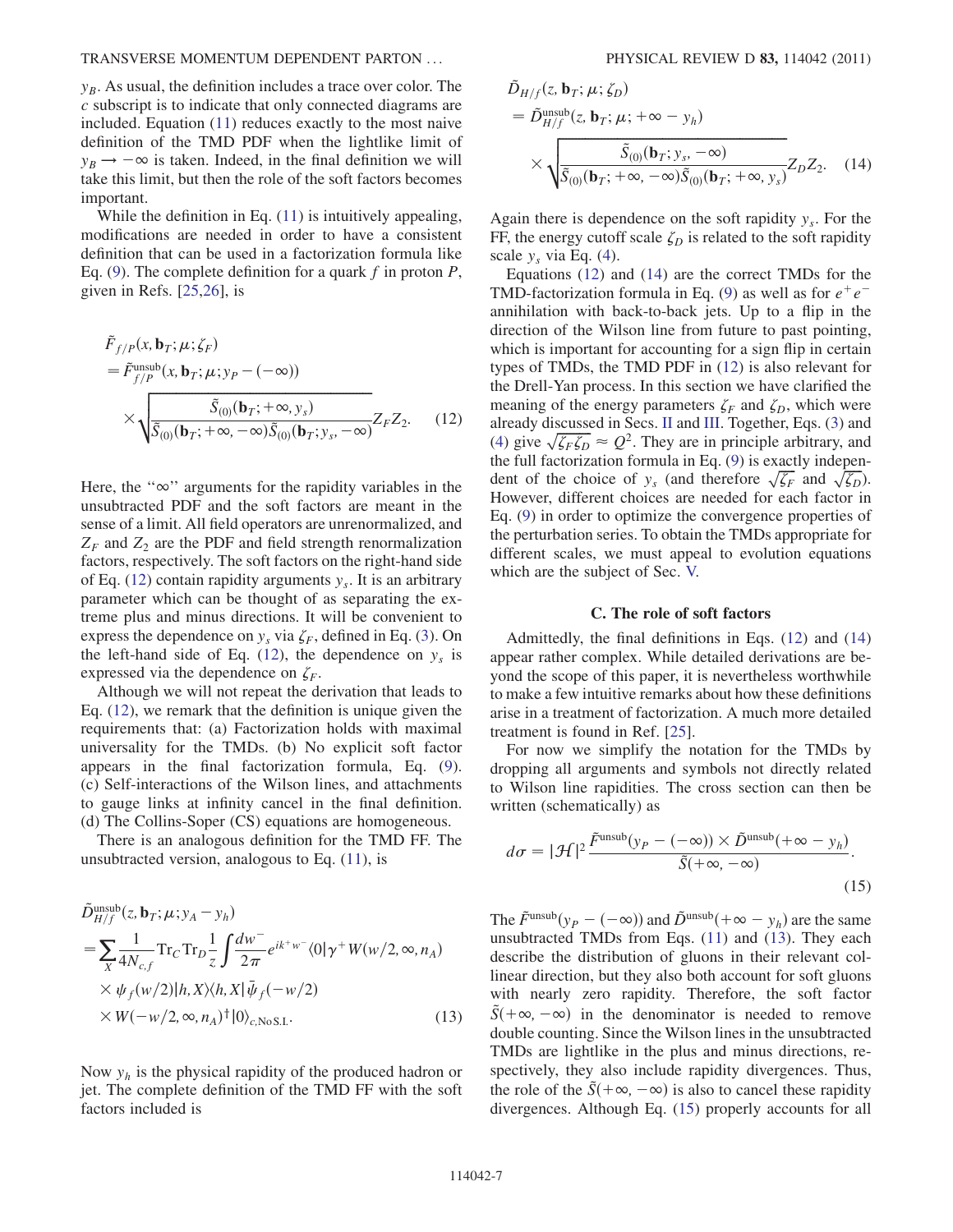soft and collinear regions and deals with the divergences, it is not factorized. Because of the rapidity divergences, it is immediately clear that  $\tilde{F}^{\text{unsub}}(y_P - (-\infty))$  and  $\tilde{D}^{\text{unsub}}(+\infty - y_h)$  are not separately well defined, and in the full formula they are entangled via the soft denominator. To get a factorized structure for Eq. ([15](#page-7-3)), with each factor individually well defined, a natural first step to try is simply to separate the soft factor into a product of two factors:

$$
d\sigma = |\mathcal{H}|^2 \frac{\tilde{F}^{\text{unsub}}(y_P - (-\infty))}{\sqrt{\tilde{S}(+\infty, -\infty)}} \frac{\tilde{D}^{\text{unsub}}(+\infty - y_h)}{\sqrt{\tilde{S}(+\infty, -\infty)}}.
$$
 (16)

One is then tempted to identify the factors on either side of the " $\times$ " with the TMD PDF and the TMD FF. However, these definitions still contain uncanceled divergences. In each factor, the rapidity divergence in the numerator is not completely canceled by the square root rapidity divergence in the denominator, and new rapidity divergences are introduced by the Wilson line pointing in the opposite direction. So the next modification of Eq. [\(15\)](#page-7-3) is to write

<span id="page-8-1"></span>
$$
d\sigma = |\mathcal{H}|^2 \frac{\tilde{F}^{\text{unsub}}(y_P - (-\infty))}{\sqrt{\tilde{S}(+\infty, -\infty)}} \frac{\sqrt{\tilde{S}(+\infty, -\infty)}}{\sqrt{\tilde{S}(+\infty, -\infty)}} \times \frac{\tilde{D}^{\text{unsub}}(+\infty - y_h)}{\sqrt{\tilde{S}(+\infty, -\infty)}} = |\mathcal{H}|^2 \frac{\tilde{F}^{\text{unsub}}(y_P - (-\infty))}{\sqrt{\tilde{S}(+\infty, -\infty)}} \frac{\sqrt{\tilde{S}(+\infty, y_s)\tilde{S}(y_s, -\infty)}}{\sqrt{\tilde{S}(+\infty, y_s)\tilde{S}(y_s, -\infty)}} \times \frac{\tilde{D}^{\text{unsub}}(+\infty - y_h)}{\sqrt{\tilde{S}(+\infty, -\infty)}} = |\mathcal{H}|^2 \Biggl\{ \tilde{F}^{\text{unsub}}(y_P - (-\infty)) \sqrt{\frac{\tilde{S}(+\infty, y_s)}{\tilde{S}(+\infty, -\infty)\tilde{S}(y_s, -\infty)}} \Biggr\} \times \Biggl\{ \tilde{D}^{\text{unsub}}(+\infty - y_h) \sqrt{\frac{\tilde{S}(y_s, -\infty)}{\tilde{S}(+\infty, -\infty)\tilde{S}(+\infty, y_s)}} \Biggr\} .
$$
\n(17)

After the first equality, we have simply multiplied and divided by  $\sqrt{\tilde{S}(+\infty, -\infty)}$ . After the second equality, we have used the group relation  $\tilde{S}(y_A, y_C) \propto$  $\overline{S}(y_A, y_B)\overline{S}(y_B, y_C)$ , which follows from the evolution equations for the soft factor—see, e.g., Ref. [[25](#page-19-10)], Chapter 10. [In fact, this expression should also include an overall factor that depends on rapidity  $y_B$ . But this cancels in Eq. [\(17\)](#page-8-1) between the numerator and denominator and does not affect our argument.] This allows for a separation of the soft factors into pieces that have rapidity divergences only in the plus or only in the minus directions, with any other rapidity divergences cut off by the arbitrary scale  $y_s$ . By rearranging the soft factors, everything can then be grouped into the factors on the last two lines. In each factor, all spurious divergences cancel, and we arrive at the separately well-defined TMDs in braces. These correspond to the definitions in Eqs. [\(12\)](#page-7-0) and ([14](#page-7-1)).

To summarize, the lightlike Wilson lines are needed in each separate unsubtracted TMD of Eq. ([15](#page-7-3)), but the contribution from gluon attachments to a Wilson line where the gluon has nearly the same rapidity as the Wilson line does not correspond to any real physics. To cancel these spurious contributions to the cross section, there must be an equal number of both plus-pointing and minus-pointing lightlike Wilson lines in the numerator and denominator, as is the case in Eq. ([15](#page-7-3)). Applying this same requirement to the separate TMDs (a TMD PDF and a TMD FF, in our case) leads uniquely to the definition in the last two lines of Eq. ([17](#page-8-1)) and Eqs. [\(12\)](#page-7-0) and ([14\)](#page-7-1). Compare this with the situation in Ref. [\[65\]](#page-19-46). There, as in our Eq. ([15](#page-7-3)), the needed cancellations occur in the full cross section expression, but not in the individual TMD factors. To get separately consistent TMDs, the steps summarized in Eq. ([17](#page-8-1)) are needed.

#### V. EVOLVED TMDS

<span id="page-8-2"></span><span id="page-8-0"></span>The evolution of the TMDs follows from their definitions, Eqs. ([12](#page-7-0)) and [\(14\)](#page-7-1). We start with the evolution of the TMD PDF. The energy evolution is given by the CS equation for Eq. [\(8](#page-5-3)):

$$
\frac{\partial \ln \tilde{F}(x, \mathbf{b}_T; \mu, \zeta_F)}{\partial \ln \sqrt{\zeta_F}} = \tilde{K}(\mathbf{b}_T; \mu),\tag{18}
$$

<span id="page-8-3"></span>where the function  $\tilde{K}(\mathbf{b}_T; \mu)$  is defined as

$$
\tilde{K}(\mathbf{b}_T; \mu) = \frac{1}{2} \frac{\partial}{\partial y_s} \ln \left( \frac{\tilde{S}(\mathbf{b}_T; y_s, -\infty)}{\tilde{S}(\mathbf{b}_T; +\infty, y_s)} \right).
$$
(19)

Equation [\(18\)](#page-8-2) follows directly from differentiating Eq. [\(12\)](#page-7-0) with respect to  $\sqrt{\zeta_F}$  and using the definition of  $\tilde{K}(\mathbf{b}_T; \mu)$ . Note that it is  $\tilde{S}(\mathbf{b}_T)$  rather than  $\tilde{S}_{(0)}(\mathbf{b}_T)$  that appears in Eq. ([19](#page-8-3)). Thus, it is important to account for the UV renormalization factors  $Z_F Z_2$  in Eq. ([12](#page-7-0)).

<span id="page-8-5"></span>The RG equations for both  $\tilde{F}(x, \mathbf{b}_T; \mu; \zeta_F)$  and  $\tilde{K}(\mathbf{b}_T; \mu)$ are also needed. They are

$$
\frac{d\tilde{K}(\mathbf{b}_T;\mu)}{d\ln\mu} = -\gamma_K(g(\mu))\tag{20}
$$

<span id="page-8-4"></span>and

$$
\frac{d\ln\tilde{F}(x,\mathbf{b}_T;\mu,\zeta_F)}{d\ln\mu} = \gamma_F(g(\mu);\zeta_F/\mu^2). \tag{21}
$$

The functions  $\gamma_K(g(\mu))$  and  $\gamma_F(g(\mu); \zeta_F/\mu^2)$  are the anomalous dimensions of  $\tilde{K}(\mathbf{b}_T; \mu)$  and  $\tilde{F}(x, \mathbf{b}_T; \mu, \zeta_F)$ ,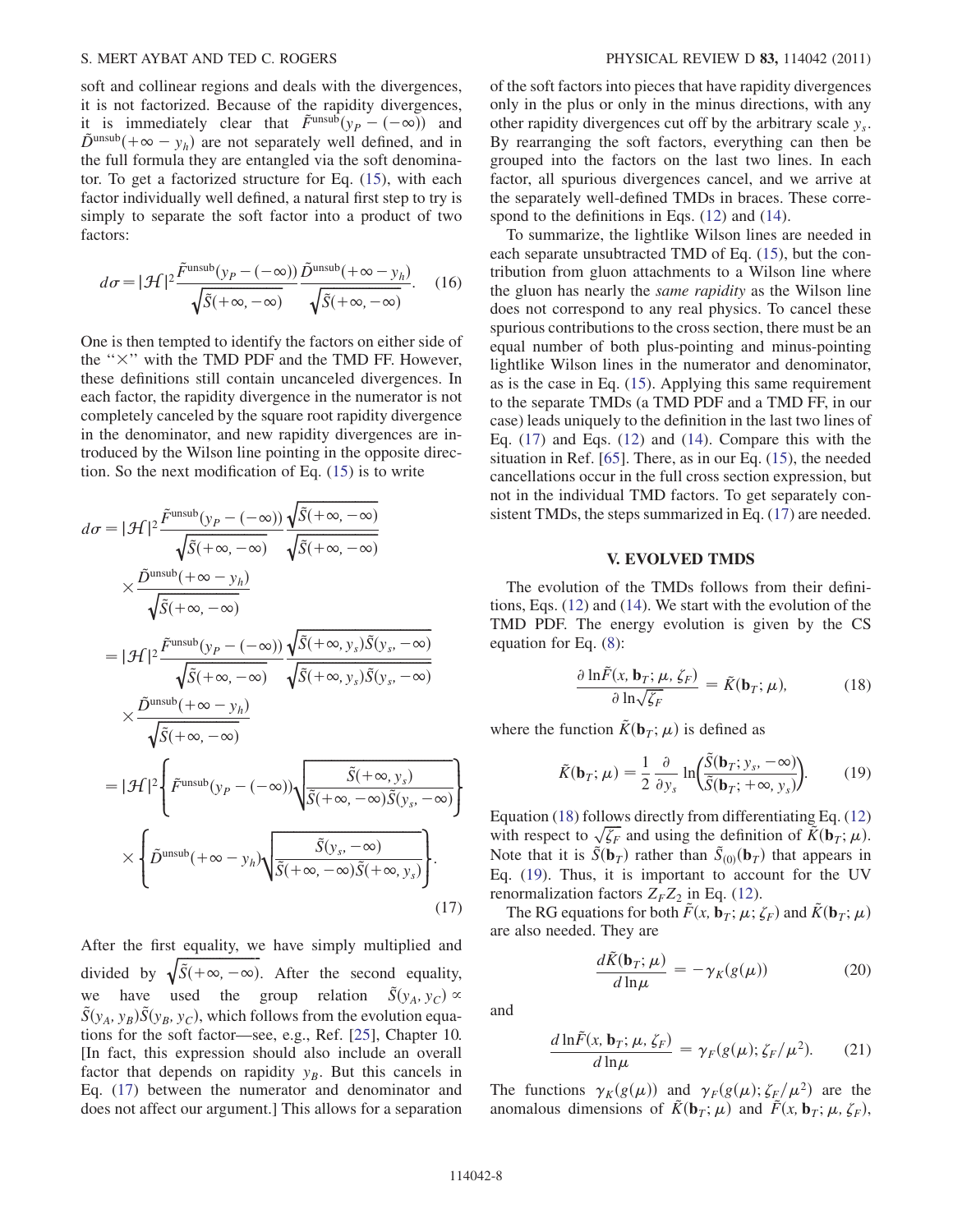respectively. Using Eqs. ([18](#page-8-2))–[\(21\)](#page-8-4), the energy evolution of  $\gamma_F$  can be derived:

<span id="page-9-0"></span>
$$
\gamma_F(g(\mu); \zeta_F/\mu^2) = \gamma_F(g(\mu); 1) - \frac{1}{2} \gamma_K(g(\mu)) \ln \frac{\zeta_F}{\mu^2}.
$$
\n(22)

At small- $b_T$ , Eq. [\(12\)](#page-7-0) can itself be calculated within a collinear factorization formalism [\[3\]](#page-18-2). Namely, it separates into a perturbatively calculable hard scattering coefficient and an integrated PDF, convoluted over momentum fraction:

<span id="page-9-1"></span>
$$
\tilde{F}_{f/P}(x, \mathbf{b}_T; \mu, \zeta_F)
$$
\n
$$
= \sum_j \int_x^1 \frac{d\hat{x}}{\hat{x}} \tilde{C}_{f/j}(x/\hat{x}, b_T; \zeta_F, \mu, g(\mu)) f_{j/P}(\hat{x}; \mu)
$$
\n
$$
+ \mathcal{O}((\Lambda_{QCD} b_T)^a). \tag{23}
$$

The functions  $f_{j/P}(\hat{x}; \mu)$  are the ordinary integrated PDFs and the  $\tilde{C}_{f}/\tilde{x}$ ,  $\tilde{b}_T$ ;  $\zeta_F$ ,  $\mu$ ,  $g(\mu)$  are the hard coefficient functions, which are provided to first order in Appendix [A](#page-16-0). The last term denotes the error, which grows large when  $b_T \geq \Lambda_{\rm QCD}^{-1}$ .

At large  $b_T$ , the perturbative treatment of the  $b_T$  dependence is no longer reliable. In momentum space, this corresponds to the breakdown of the perturbative treatment of the  $k_T$  dependence at small  $k_T$ . It is in this region that the concept of TMD factorization, incorporating TMDs with intrinsic nonperturbative transverse momentum, becomes very important.

<span id="page-9-3"></span>While the  $b_T$  dependence at large  $b_T$  cannot be calculated directly in pQCD, the scale dependence can still be handled with the evolution equations [\(18](#page-8-2))–([22](#page-9-0)). But a <span id="page-9-2"></span>prescription is needed for matching the large and small  $b_T$  behavior. The most common matching procedure was developed in Ref. [[66](#page-19-47)]. It replaces  $\mathbf{b}_T$  in the hard part of the calculation by a function,

$$
\mathbf{b}_{*}(\mathbf{b}_{T}) = \frac{\mathbf{b}_{T}}{\sqrt{1 + b_{T}^{2}/b_{\max}^{2}}}.
$$
 (24)

This definition of  $\mathbf{b}_*(\mathbf{b}_T)$  is constructed so that it is equal to  $\mathbf{b}_T$  when  $\mathbf{b}_T$  is small, while smoothly approaching an upper cutoff  $b_{\text{max}}$  when  $\mathbf{b}_T$  becomes too large. The value of  $b_{\text{max}}$ is typically chosen to be of order  $\sim$  1 GeV<sup>-1</sup> and should be thought of as characterizing the boundary of the perturbative region of the  $\mathbf{b}_T$  dependence.

In the calculation of the hard coefficient in Eq. ([23](#page-9-1)), the appropriate size for the scale  $\mu$  is determined by the size of  $\mathbf{b}_*(\mathbf{b}_T)$ . Hence, we define the scale,

$$
\mu_b = \frac{C_1}{b_*(\mathbf{b}_T)}.\tag{25}
$$

The parameter  $C_1$  is chosen to optimize the perturbation expansion. For all our calculations, we will use  $C_1$  =  $2e^{-\gamma_E}$ . At large  $b_T$  in the final expression for the evolved TMD PDF, the effect of the deviation between  $\mathbf{b}_T$  and  $\mathbf{b}_*$  in  $\tilde{F}_{f/P}(x, \mathbf{b}_T; \mu; \zeta_F)$  and  $\tilde{K}(\mathbf{b}_T; \mu)$  will be accounted for by extra nonperturbative, but universal and scale-independent, functions.

Applying the evolution equations in Eqs. ([18](#page-8-2))–([22\)](#page-9-0), using the collinear factorization treatment for small  $\mathbf{b}_T$ from Eq. ([23](#page-9-1)), and implementing the matching procedure of Eq. ([24](#page-9-2)) allows the TMD PDF to be written with maximum perturbative input in terms of evolution from fixed starting scales:

$$
\tilde{F}_{f/P}(x, \mathbf{b}_T; \mu, \zeta_F) = \sum_{j} \int_x^1 \frac{d\hat{x}}{\hat{x}} \tilde{C}_{f/j}(x/\hat{x}, b_*; \mu_b^2, \mu_b, g(\mu_b)) f_{j/P}(\hat{x}, \mu_b)
$$
\n
$$
\times \exp\left\{\ln \frac{\sqrt{\zeta_F}}{\mu_b} \tilde{K}(b_*; \mu_b) + \int_{\mu_b}^{\mu} \frac{d\mu'}{\mu'} \left[\gamma_F(g(\mu'); 1) - \ln \frac{\sqrt{\zeta_F}}{\mu'} \gamma_K(g(\mu'))\right]\right\}
$$
\n
$$
\times \exp\left\{g_{j/P}(x, b_T) + g_K(b_T) \ln \frac{\sqrt{\zeta_F}}{\sqrt{\zeta_{F,0}}}\right\},\tag{26}
$$

This is our master equation for fitting TMD PDFs while incorporating evolution. For a much more detailed explanation of the steps summarized above and leading to Eq. ([26](#page-9-3)), we again refer the reader to Ref. [[25](#page-19-10)], especially Chapters 10 and 13. The steps for evolving are very similar to traditional applications of the CSS formalism, but now they are applied to separate, individual TMDs. The scales used in the evolution are chosen to minimize the size of higher order corrections in the perturbatively calculable parts. We have labeled three separate factors by ''A,'' ''B,'' and " $C$ " to aid in the detailed discussion that will appear in the next section. The  $\tilde{C}_{f/j}(x/\hat{x}, b_*, \mu_b^2, \mu_b, g(\mu_b))$ ,  $\tilde{K}(b_*; \mu_b)$ ,  $\gamma_F(g(\mu'); 1)$ , and  $\gamma_K(g(\mu'))$  functions are all perturbatively calculable for all  $\mathbf{b}_T$ . They are provided to order  $\alpha_s$  in [A](#page-16-0)ppendices A and [B](#page-18-3). On the first line,  $f_{j/P}(\hat{x}, \mu_b)$  is the ordinary integrated PDF from collinear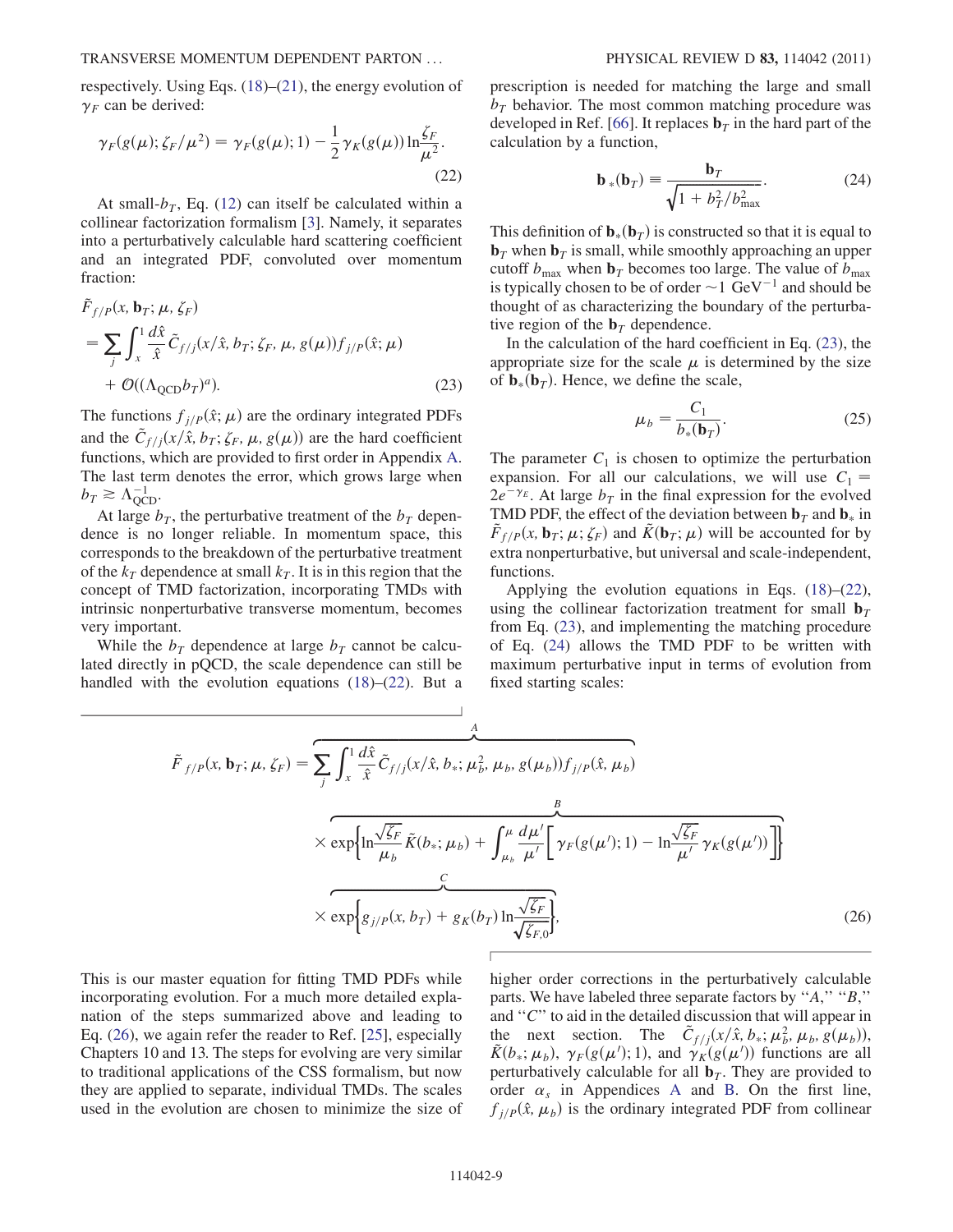factorization. The functions  $g_{j/P}(x, b_T)$  and  $g_K(b_T)$ <br>describe the nonperturbative  $\mathbf{b}_T$  behavior in nonperturbative  $\mathbf{b}_T$  behavior  $\tilde{F}_{f/P}(x, \mathbf{b}_T; \mu; \zeta_F)$  and  $\tilde{K}(\mathbf{b}_T; \mu)$ , respectively. They are scale independent and universal. The function  $g_K(b_T)$  is notably independent of the species of external hadrons. Our definition of the factor  $g_{i/P}(x, b_T)$  differs slightly from what is used in [\[25\]](#page-19-10) because it has absorbed a term equal to  $g_K(b_T) \ln(\sqrt{\zeta_{F,0}}/xM_p)$ . This will allow us to choose an arbitrary starting scale  $\zeta_{F,0}$  for the evolution in  $\sqrt{\zeta_F}$ .

<span id="page-10-2"></span>We are ultimately interested in the momentum-space TMD which is just the Fourier transform of the coordinate space TMD PDF in Eqs. ([12](#page-7-0)) and [\(26\)](#page-9-3),

$$
F_{f/P}(x, \mathbf{k}_T; \mu, \zeta_F) = \frac{1}{(2\pi)^2} \int d^2 \mathbf{b}_T e^{i\mathbf{k}_T \cdot \mathbf{b}_T}
$$

$$
\times \tilde{F}_{f/P}(x, \mathbf{b}_T; \mu, \zeta_F).
$$
 (27)

Once Eq. ([26](#page-9-3)) has been parametrized,  $F_{f/P}(x, \mathbf{k}_T; \mu, \zeta_F)$ can be determined directly by a numerical Fourier transform.

Exactly analogous steps hold for the TMD FF. It is related to  $\tilde{K}(\mathbf{b}_T; \mu)$  by

$$
\frac{\partial \ln \tilde{D}(z, \mathbf{b}_T; \mu, \zeta_D)}{\partial \ln \sqrt{\zeta_D}} = \tilde{K}(\mathbf{b}_T; \mu).
$$
 (28)

<span id="page-10-4"></span>There is also an RG equation analogous to Eq. ([21](#page-8-4)), with anomalous dimension  $\gamma_D(g(\mu); \zeta_D/\mu^2)$ :

$$
\frac{d\ln\tilde{D}(z, \mathbf{b}_T; \mu, \zeta_D)}{d\ln\mu} = \gamma_D(g(\mu); \zeta_D/\mu^2). \tag{29}
$$

<span id="page-10-3"></span>For the small- $\mathbf{b}_T$  region, the collinear factorization treatment of Eq. ([14\)](#page-7-1), analogous to Eq. ([23](#page-9-1)), gives

$$
\tilde{D}_{H/f}(z, \mathbf{b}_T; \mu, \zeta_D)
$$
\n
$$
= \sum_j \int_z^1 \frac{d\hat{z}}{\hat{z}^{3-2\epsilon}} \tilde{C}_{j/f}(z/\hat{z}, b_T; \zeta_D, \mu, g(\mu)) d_{h/j}(\hat{z}; \mu)
$$
\n
$$
+ \mathcal{O}((\Lambda_{QCD} b_T)^a). \tag{30}
$$

<span id="page-10-1"></span>The analogue of Eq. ([26](#page-9-3)) for the TMD FF is

$$
\tilde{D}_{H/f}(z, \mathbf{b}_T; \mu, \zeta_D)
$$
\n
$$
= \sum_j \int_z^1 \frac{d\hat{z}}{\hat{z}^{3-2\epsilon}} \tilde{C}_{j/f}(z/\hat{z}, b_*; \mu_b^2, \mu_b, g(\mu_b)) d_{H/j}(\hat{z}, \mu_b)
$$
\n
$$
\times \exp\left\{\ln \frac{\sqrt{\zeta_D}}{\mu_b} \tilde{K}(b_*; \mu_b) + \int_{\mu_b}^{\mu} \frac{d\mu'}{\mu'} \left[\gamma_D(g(\mu'); 1) - \ln \frac{\sqrt{\zeta_D}}{\mu'} \gamma_K(g(\mu'))\right]\right\} \exp\left\{g_{h/j}(z, b_T) + g_K(b_T) \ln \frac{\sqrt{\zeta_D}}{\sqrt{\zeta_{D,0}}}\right\}.
$$
\n(31)

As with the TMD PDF, the perturbative parts of Eq. [\(26\)](#page-9-3) have been calculated to order  $\alpha_s$  and are supplied for reference in the appendices. [Note the factor of  $\hat{z}^{2\epsilon-3}$  that appears in the integration measure in Eq. [\(31\)](#page-10-1) as compared to the  $\hat{x}^{-1}$  factor that appears in Eq. ([26](#page-9-3)); this is due to differences in normalization of the integrated PDFs and FFs.] The nonperturbative function  $g_K(b_T)$  is the same in both the TMD PDF and FF. The function  $g_{h/i}(z, b_T)$  describes the nonperturbative large- $b<sub>T</sub>$  behavior that is specific to a fragmentation function for parton  $j$  and hadron  $H$ . The momentum-space TMD FF is defined to be

$$
D_{H/f}(z, z\mathbf{k}_T; \mu, \zeta_D) = \frac{1}{(2\pi)^2} \int d^2 \mathbf{b}_T e^{-i\mathbf{k}_T \cdot \mathbf{b}_T}
$$
  
 
$$
\times \tilde{D}_{H/f}(z, \mathbf{b}_T; \mu, \zeta_D).
$$
 (32)

Note that the standard momentum-space definition has  $z\mathbf{k}_T$ as the transverse momentum argument rather than  $\mathbf{k}_T$ .

The important result of this section is that we now have expressions for the evolved TMD quark PDF and FF that can be used in Eq. [\(2](#page-5-1)), which in turn has a very similar structure to the generalized parton-model picture in Eq. ([1\)](#page-3-1).

#### VI. IMPLEMENTING EVOLUTION

<span id="page-10-0"></span>We now discuss explicit calculations of evolved momentum-space TMDs. Given some nonperturbative input for the large- $b_T$  behavior at some fixed scales, we can calculate the TMDs at different scales by directly calculating Eqs. ([26](#page-9-3))–([31](#page-10-1)). We will discuss the TMD PDF and FF cases separately.

#### A. TMD PDFs

We first analyze the TMD PDF by discussing each factor labeled in Eq. ([26](#page-9-3)) separately. The first factor (the A factor) matches the TMD PDF to a collinear treatment in the small  $b_T \ll 1/\Lambda_{\text{QCD}}$  limit. As with standard collinear factorization, it involves a hard part, which in this case is the coefficient function  $\tilde{C}_{f/j}$ , and a collinear factor, which is just the standard integrated PDF. At lowest order in a calculation of the coefficient function, the A factor is simply  $f(x, \mu_b)$ . The first factor on the second line, the B factor, is an exponential of quantities that can all be calculated perturbatively. They are the CS kernel  $\tilde{K}(b_*, \mu_b)$  at small  $b_T$ , the anomalous dimension  $\gamma_F$  of the TMD PDF, and the anomalous dimension  $\gamma_K$  of the CS kernel. The last factor, the C factor, implements the matching between the small and large  $b_T$  dependence. The function  $g_{j/P}(x, b_T)$ parametrizes the nonperturbative large- $b_T$  behavior that is intrinsic to the proton, while  $g_K(b_T)$  parametrizes the nonperturbative large- $\mathbf{b}_T$  behavior of  $\tilde{K}(\mathbf{b}_T; \mu)$ . The function  $g_{i/P}(x, b_T)$  is universal, but in principle depends on the external hadron. The function  $g_K(b_T)$  is both universal and independent of the species of external hadrons. Note that,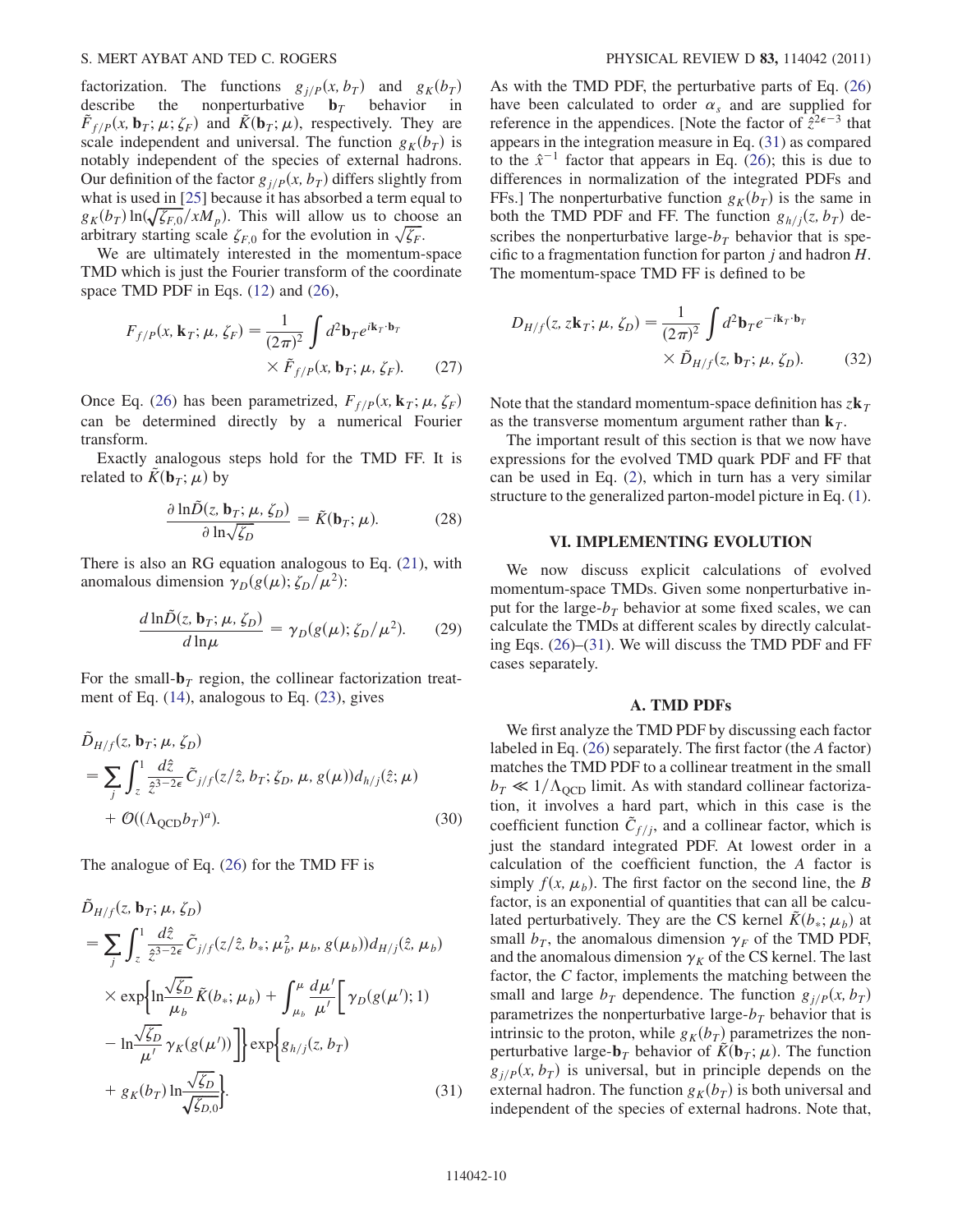while the description of the  $b<sub>T</sub>$  behavior becomes nonperturbative at large  $b<sub>T</sub>$ , there is still perturbatively calculable evolution for the TMD coming from the B factor.

For doing calculations, a choice for the numerical values of  $\zeta_F$  and  $\zeta_D$  in Eqs. [\(26\)](#page-9-3)–([31](#page-10-1)) is needed. Since  $\sqrt{\zeta_F \zeta_D} \approx$  $Q^2$ , we will treat the PDFs and FFs symmetrically and use  $\sqrt{\zeta_F} = \sqrt{\zeta_D} = Q$ . (In principle, slightly different choices may be preferred in specific applications, but this will be sufficient for now.) Also, we relabel  $\sqrt{\zeta_{F,0}} = \sqrt{\zeta_{D,0}} =$  $2Q_0$ .

It is instructive to investigate the relationship between the parton-model expectation and Eq. ([26](#page-9-3)). In standard collinear factorization for processes integrated over transverse momentum, the parton-model description of the integrated PDF is recovered by dropping all order- $\alpha_{\rm s}$  contributions to the DGLAP evolution kernel, reproducing the Bjorken scaling property of the parton model. In collinear factorization, the parton model can be understood as the zeroth order contribution to the full pQCD factorization result. In the TMD PDF case, however, if all order- $\alpha_s$  or higher contributions to Eq. [\(26\)](#page-9-3) are dropped, then the TMD PDF becomes

<span id="page-11-0"></span>
$$
\tilde{F}_{f/P}(x, \mathbf{b}_T; \zeta_F, \mu) \to f_{j/P}(x) \exp\bigg\{g_{j/P}(x, b_T) + g_K(b_T) \times \ln \frac{Q}{2Q_0}\bigg\}.
$$
\n(33)

<span id="page-11-1"></span>Usually, a Gaussian model is used in a partonic description of the TMD PDF like Eq. [\(1](#page-3-1)). So we write  $g_{i/P}(x, b_T)$  as  $-g_1b_T^2/2$  and  $g_K(b_T)$  as  $-g_2b_T^2/2$ . Then Eq. [\(33](#page-11-0)) becomes

$$
f_{j/P}(x) \exp \left\{ -\left[ g_1 + g_2 \ln \frac{Q}{2Q_0} \right] \frac{b_T^2}{2} \right\}
$$
 (34)

This is almost the Gaussian/parton-model form of the TMD PDF. However, there is still scale dependence coming from the coefficient of the  $g_K(b_T)$  function. This difference from the collinear case is due to the fact that, while the DGLAP evolution kernels vanish when order- $\alpha_s$  terms are neglected, the evolution kernel in Eq. ([19](#page-8-3)) is nonvanishing at zeroth order because of the nonperturbative contribution at large  $b_T$ . TMD factorization therefore differs in a significant qualitative way from collinear factorization in that the naive expectation from the parton-model picture is not exactly recovered even in a zeroth order treatment there is still potentially large scale dependence at large  $b_T$ . This can have a large effect on the small- $k_T$  scale dependence of the TMDs, as already noted in Refs. [\[39](#page-19-20)[,40\]](#page-19-21). In particular, if  $g_1 \ll g_2$ , then it can be seen from Eq. [\(34\)](#page-11-1) that the TMD PDF becomes extremely sensitive to  $Q$  near  $Q \sim 2Q_0$  and at large  $b_T$ . In the momentum-space TMD PDF, the evolution corresponds to rapid suppression at small  $k_T$ , of order  $k_T \sim 1$  GeV, with increasing Q. The effect can be observed in the small- $k_T$  region of the curves in Fig. [1.](#page-11-2)

<span id="page-11-2"></span>

FIG. 1 (color online). The up quark TMD PDF for  $Q = \sqrt{2.4}$ , 5.0, and 91.19 GeV and  $x = 0.09$ . The upper plot shows the result of using the BLNY fit in Eq. [\(38\)](#page-12-0) with  $b_{\text{max}} = 0.5 \text{ GeV}^{-1}$ while the lower panel shows the BLNY fit obtained with  $b_{\text{max}} = 1.5 \text{ GeV}^{-1}$ . The solid maroon, dashed blue, and red  $\omega_{\text{max}}$  1.5 GeV : The solid matool, dished one, and fedded carriers are for  $Q = \sqrt{2.4}$ , 5.0, and 91.19 GeV, respectively. (See online version for color.)

Once the  $A$  and  $B$  and  $C$  factors are known, it becomes straightforward to calculate the Fourier transform in Eq. ([27\)](#page-10-2). Of these, the A factor is the most cumbersome to deal with because it requires numerical integrals over x that involve integrated PDFs. The integrated PDFs themselves need to be imported from previous fits. In our calculations, we obtain the  $A$  factor in Eq. ([26](#page-9-3)) by using the Martin-Stirling-Thorne-Watt (MSTW) PDFs [[67\]](#page-19-48), along with the  $\overline{MS}$  coefficient functions calculated in Appendix [A.](#page-16-0) To facilitate future calculations, we have made separate tables for the A factor available for each quark flavor [\[41\]](#page-19-22). The B factor, up to order  $\alpha_s$ , is straightforward to calculate directly using the anomalous dimensions provided in Appendix [B](#page-18-3).

All that is then needed to obtain Eq. [\(27](#page-10-2)) is a model or a fit of the nonperturbative  $\mathbf{b}_T$  behavior of the C factor. For our calculations, we appeal to currently available fits. In principle, fitting the nonperturbative parts,  $g_{i/P}(x, b_T)$  and  $g_K(b_T)$ , requires knowledge of the complete  $(x, \mathbf{b}_T)$  plane at different values of  $Q$  and for each flavor. There have been extensive efforts over the past several decades to determine these parameters from experiments, most commonly from fits to DY processes. Currently, the most detailed global fits use the Brock-Landry-Nadolsky-Yuan (BLNY) form for the full nonperturbative  $\mathbf{b}_T$  dependence, which leads to a factor in the full cross section equal to [\[38\]](#page-19-19)

<span id="page-11-3"></span>
$$
\exp\left\{-\left[g_1 + g_2 \ln \frac{Q}{2Q_0} + g_1 g_3 \ln(100x_A x_B)\right] b_T^2\right\}.
$$
 (35)

The variables  $x_A$  and  $x_B$  are the usual momentum fraction variables of the annihilating quark and antiquark. This almost gives the simple form in Eq. ([34\)](#page-11-1), but now there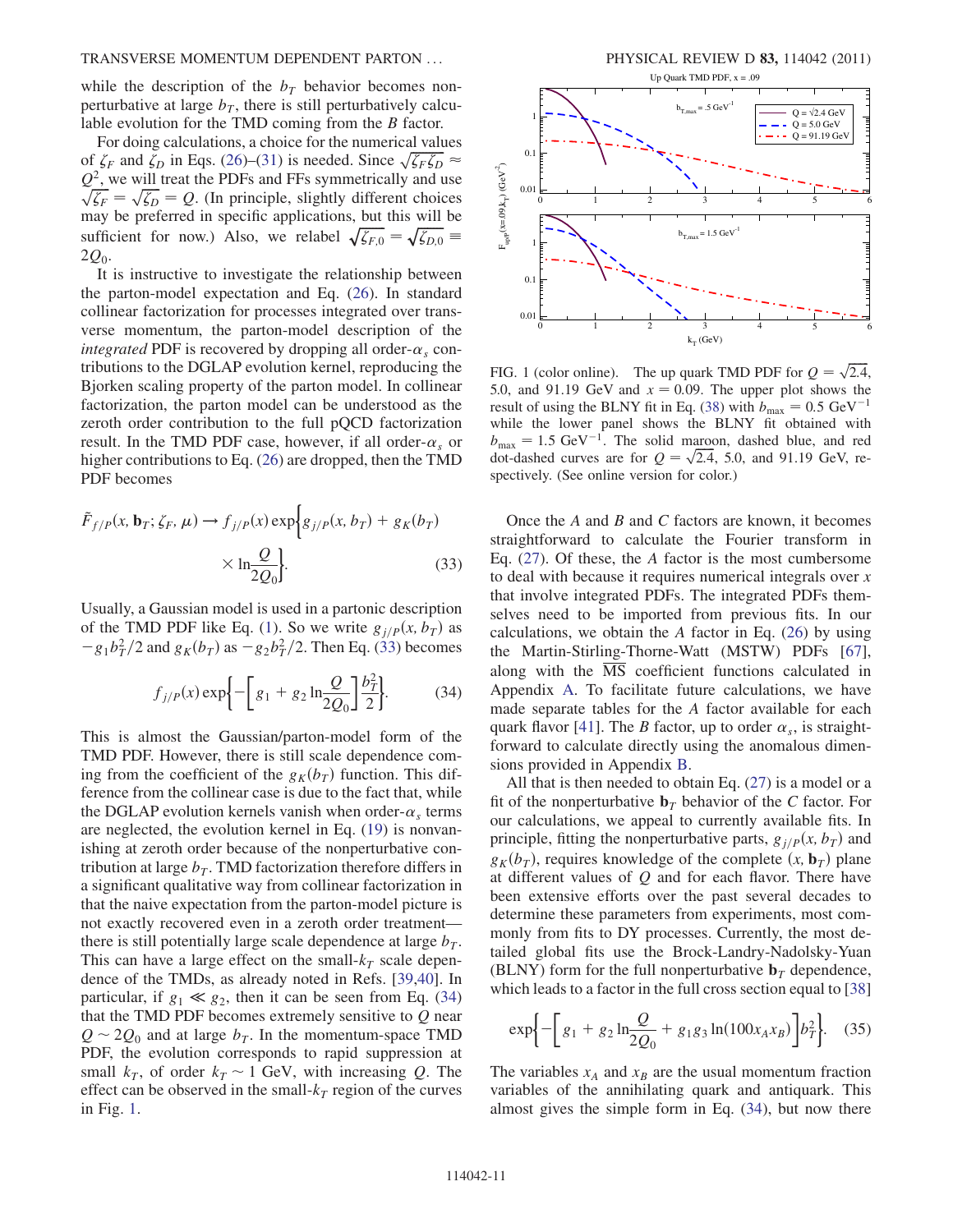is a term in the exponent with explicit  $x$  dependence. In the  $p\bar{p}$  cross section, two C factors appear; one with a function  $g_{i/P}(x, b_T)$  for the probability of finding a quark in a proton, and the other with a function  $g_{\bar{j}/\bar{P}}(x, b_T)$  for finding an antiquark in an antiproton. Assuming flavor independence, the symmetric role of the PDFs in the DY factorization formula allows for an immediate identification of the C-factor contribution to the TMD PDF in Eq. ([26](#page-9-3)):

<span id="page-12-1"></span>
$$
\exp\left\{-\left[\frac{g_2}{2}\ln\frac{Q}{2Q_0} + g_1\left(\frac{1}{2} + g_3\ln(10x)\right)\right]b_T^2\right\}.\tag{36}
$$

The fits of Ref. [[38\]](#page-19-19) found  $g_1 = 0.21 \text{ GeV}^2$ ,  $g_2 =$ 0.68 GeV<sup>2</sup>, and  $g_3 = -0.6$ , using  $Q_0 = 1.6$  GeV using data from Refs. [[68](#page-20-0)–[73\]](#page-20-1). However, these fits mix data for  $p\bar{p}$ , pp, and  $pCu$  scattering which means that it must be assumed that the nonperturbative functions  $g_{i/P}(x, b_T)$ ,  $g_{\bar{j}/P}(x, b_T)$ , and  $g_{j/Cu}(x, b_T)$  are similar. This is not a serious problem at large Q because then the Q behavior comes mainly from the  $g_K(b_T)$  function which is independent of external hadrons. However, we also want our TMD PDF to be valid at smaller  $Q \leq Q_0$  scales, relevant to many SIDIS experiments. Our strategy then is to match the BLNY fit to the recent scale-independent Gaussian fits by Schweitzer, Teckentrup, and Metz (STM) [[32](#page-19-13)]. Using HERMES SIDIS data [\[74](#page-20-2)[,75\]](#page-20-3) for  $\langle x \rangle = 0.09$ ,  $\langle Q^2 \rangle \approx$ 2.4 GeV<sup>2</sup>, and  $z > 0.2$ , they find

<span id="page-12-2"></span>
$$
F_{f/P}(x, \mathbf{k}_T) = f_{f/P}(x) \frac{\exp[-k_T^2/\langle k_T^2 \rangle]}{\pi \langle k_T^2 \rangle} \tag{37}
$$

with  $\langle k_T^2 \rangle = (0.38 \pm 0.06) \text{ GeV}^2$ . To recover this in our fit, we modify the BLNY parametrization in Eq. ([36](#page-12-1)) by rewriting it as

<span id="page-12-0"></span>
$$
\exp\left\{-\left[\frac{g_2}{2}\ln\frac{Q}{2Q_0} + g_1\left(\frac{1}{2} + g_3\ln\left(10\frac{xx_0}{x_0 + x}\right)\right)\right]b_T^2\right\}.
$$
\n(38)

If  $x_0 \approx 0.02$ , then Eq. ([38](#page-12-0)) approximately matches the STM fit for  $x = 0.09$  and  $Q = \sqrt{2.4}$  GeV, but reduces to the BLNY fit at larger  $Q$  and smaller x. We note that the x and  $\mathbf{b}_T$  dependence does not quite factorize in these TMD fits. Indeed, the form of the  $g_{i/P}(x, b_T)$  is not required by the formalism to factorize into separate x and  $\mathbf{b}_T$ dependence.

We now have a fit that includes the scale dependence of the QCD evolution in Eq. ([26](#page-9-3)), and whose  $b<sub>T</sub>$  dependence matches two previously performed fits for different regions of kinematics. For illustration, we have plotted in Fig. [1](#page-11-2) the TMD PDF of the up-quark for the small, medium, and large values of  $Q = \sqrt{2.4}$ , 5, and 91.19 GeV and with  $x = 0.09$ . We have made the plot run over a range from  $k_T = 0$  to 6 GeV, typical for studies of TMD functions. [Recall, however, that without the  $Y$  term of Eq. ([2\)](#page-5-1) the TMD PDF by itself only has a simple interpretation for  $k_T \ll Q$ .] Comparing the curves, it is clear that the

evolution in  $Q$  is a large effect, leading to more than an order of magnitude of suppression at small  $k_T$ , and a broad tail at larger  $k_T$ . Numerical computations that produce plots like Fig. [1](#page-11-2) are available at Ref. [[41](#page-19-22)]. The large  $b<sub>T</sub>$ cutoff,  $b_{\text{max}}$ , should be small enough to exclude the nonperturbative large  $b_T$  regime from the perturbative part of the TMD PDF, but it is otherwise arbitrary. In fits, different choices of  $b_{\text{max}}$  can lead to very different values for the nonperturbative parameters because changing the size of  $b_{\text{max}}$  effectively reshuffles contributions to the TMD PDF between the different factors in Eq. [\(26\)](#page-9-3). It turns out that the  $b_{\text{max}} = 0.5 \text{ GeV}^{-1}$  value from the BLNY fit is rather small. In other words, this choice of  $b_{\text{max}}$  restricts the perturbative part of the calculation to a range in  $b<sub>T</sub>$  that is significantly smaller than the range where perturbative methods are still reasonable. The analysis in Ref. [\[76\]](#page-20-4) has found that  $b_{\text{max}} = 1.5 \text{ GeV}^{-1}$  is preferred, and the parameters for the BLNY fit in Eq. [\(35\)](#page-11-3) become  $g_1$  = 0.201 GeV<sup>2</sup>,  $g_2 = 0.184$  GeV<sup>2</sup>, and  $g_3 = -0.129$ . By using the newer parameters from Ref. [[76](#page-20-4)], we can again construct a TMD PDF parametrization from the BLNY form that matches the STM fit at small  $Q$  by using Eq. ([38\)](#page-12-0). With the newer parameters we find that  $x_0 = 0.009$  is needed to fit to the STM parametrization at small  $k_T$ .

One reason that we prefer the smaller  $b_{\text{max}}$  for the present paper is that our present analysis includes only the order- $\alpha_s$  contributions to the perturbatively calculable parts, so it is important that higher order contributions are small. In practice, higher order contributions can have a large effect, especially at small and intermediate  $k<sub>T</sub>$ . We estimate the size of the theoretical error in our analysis by redoing the calculation for the parametrization with the larger value of  $b_{\text{max}} = 1.5 \text{ GeV}^{-1}$ , and using the parameters of Ref. [[76](#page-20-4)]. The result is the lower panel in Fig. [1.](#page-11-2) By comparing the upper and lower plots, it can be seen that the curves differ by a maximum of about a factor of 2 for the large Q curve. (By running the calculation for different values of  $x$ , we have verified that this is generally true for  $x$ between about 0.01 and 0.2.) The largest difference is for the  $Q = 5$  GeV curves. This is because for  $Q = 5$  GeV evolution effects become significant, but the different values of  $x_0$  needed for the curves to match at  $Q_0$  lead to a significant difference in  $k<sub>T</sub>$  dependence.

In the future, it will be possible to decrease the theoretical uncertainty in the TMD PDF parametrization by including higher orders in the perturbative parts of the calculation, and by using improved fits based on newly available data.

It is also instructive to investigate the effect of the separate  $A$ ,  $B$ , and  $C$  factors in Eq. [\(26\)](#page-9-3). In Fig. [2,](#page-13-0) we have again plotted the TMD PDF for  $Q = 91.19$  GeV. In addition, we show the effect of replacing the A factor by simply the lowest order, unevolving result,  $f(x, \mu_{b_{\text{max}}})$ (blue dashed curve), and the effect of replacing the B factor by one (maroon dash-dotted curve). (The color version is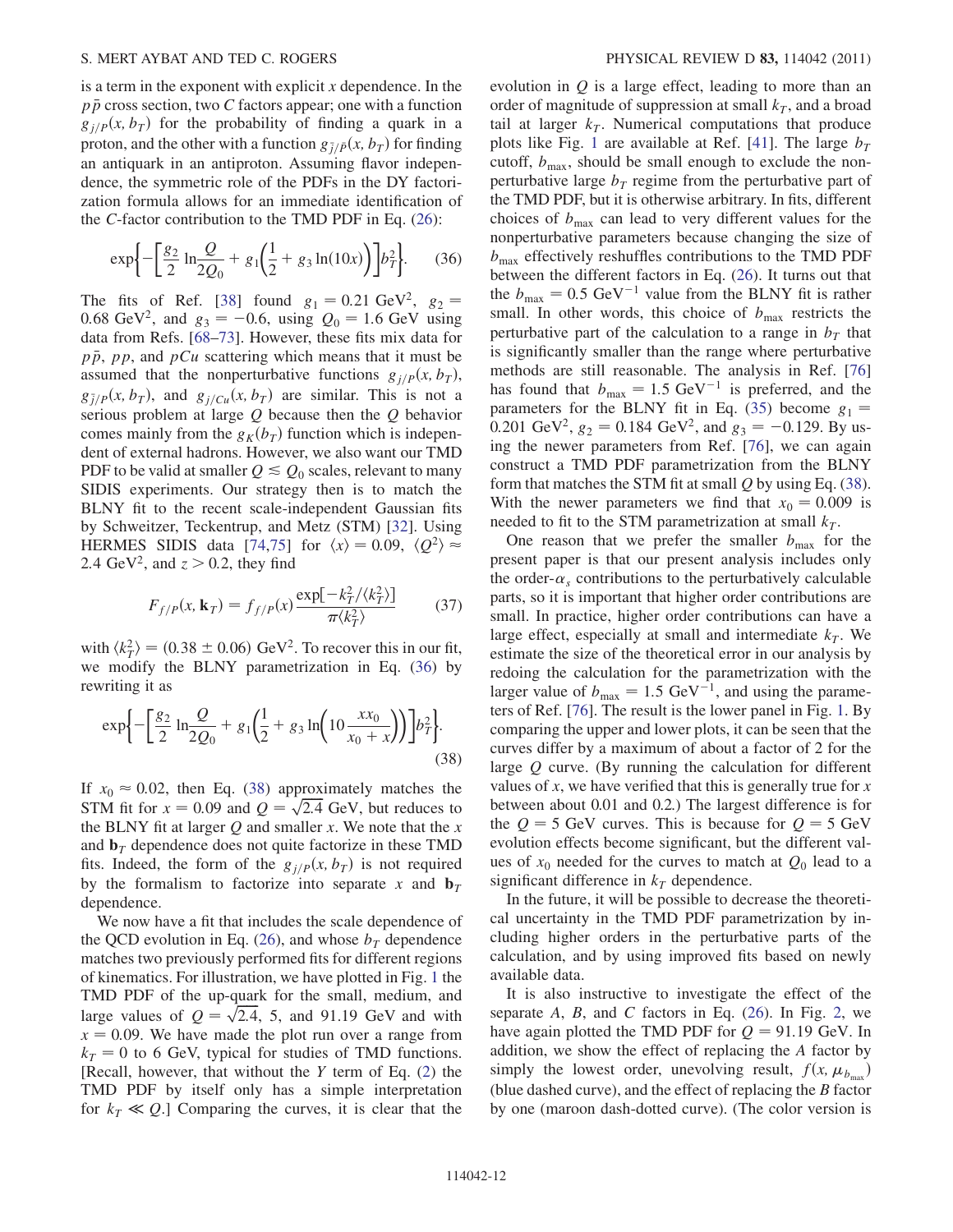<span id="page-13-0"></span>

FIG. 2 (color online). Comparing the shape of the TMD PDF within various approximations. The solid red curves are the same as the  $Q = 91.19$  $Q = 91.19$  $Q = 91.19$  GeV curves in Fig. 1. The dashed blue curve is the result of setting the A factor in Eq. [\(26\)](#page-9-3) equal to  $f(x, \mu_b)$ , and the dash-dotted maroon curve is obtained by setting the  $B$  factor in Eq. [\(26\)](#page-9-3) equal to 1. (See online version for color.)

online.) The dashed curves show that simply using  $f(x, \mu_{b_{\text{max}}})$  instead of the full A factor is typically a very good approximation in the small- $k<sub>T</sub>$  limit of the TMD PDF. This significantly simplifies the calculation of the TMD PDF in cases where the very small- $k<sub>T</sub>$  region is the main contribution of interest. (However, it should be reemphasized that the full A factor is needed for a complete description of the cross section over all  $q_T$  up to order Q.) Neglecting the B factor introduces a substantial error at small  $k_T$  and completely removes the large- $k_T$  tail. We have compared the calculations for the two different  $b_{\text{max}}$ values,  $0.5 \text{ GeV}^{-1}$  and  $1.5 \text{ GeV}^{-1}$ , in the upper and lower plots. As could be expected, the effect of setting  $B = 1$  is substantially larger in the  $b_{\text{max}} = 1.5 \text{ GeV}^{-1}$  case where the role of higher orders is more important.

It is common in TMD studies to use Gaussian parametrizations like Eq. ([37](#page-12-2)). An attractive feature of such an approach is that the TMD has a simple and well-defined integral over all  $k_T$ , and the standard integrated PDF is obtained simply by integrating the TMD PDF. Moreover, the Gaussian form makes the calculation of weighted structure functions simple. Therefore, it is useful to investigate how well a Gaussian form describes the shape of the TMD, and over what range of transverse momentum. (However, we recall that the actual relationship between integrated and TMD PDFs is more complicated, as already evidenced by the broad tail in Fig. [2.](#page-13-0)) To give an example of such a comparison, and to study the effect of the tail in fits of the TMD PDF at large  $Q$ , we have replotted the  $Q = 91.19$  $Q = 91.19$  $Q = 91.19$  GeV curves from Fig. 1 in Fig. [3](#page-13-1), but now we include Gaussian fits. From the plots it can be seen that at large- $Q$  the Gaussian shape continues to do a reasonable job of describing the very small  $k_T$  behavior (less than a



<span id="page-13-1"></span>

FIG. 3 (color online). Comparison of the TMD PDF at  $Q =$ 91.19 GeV with a Gaussian fit for the two different values of  $b_{\text{max}} = 0.5, 1.5 \text{ GeV}^{-1}$ . (See online version for color.)

few GeV), but since it completely neglects the tail at large  $k_T$  tail it underestimates the size of the typical  $k_T$ .

<span id="page-13-2"></span>To investigate the role of the tail, we calculated the integral of the TMD PDF over  $k_T$ , weighted by  $k_T^2$ ,

$$
\bar{k}_T^2 = \int d^2 \mathbf{k}_T k_T^2 F(x, \mathbf{k}_T), \tag{39}
$$

and we compared the result of using the Gaussian fit with the result obtained by numerically integrating the original  $Q = 91.19$  GeV curve (the solid curve in Fig. [3](#page-13-1)). For the original curve, Eq. ([39](#page-13-2)) is quite ill defined because of the large- $k<sub>T</sub>$  tail. In addition, the contribution from very large  $k<sub>T</sub>$  is outside the region where a TMD-factorization description alone is valid, and the Y term becomes important. Nevertheless, it is possible to get a sense of the effect of the tail on typical values of  $k<sub>T</sub>$  by integrating up to a cutoff that is large, but still significantly less than  $Q$ . For the TMD PDFs in Fig. [3](#page-13-1), we choose an upper cutoff of 20 GeV. For the Gaussian fit, we find  $\sqrt{\bar{k}_T^2} = 6$  GeV for  $b_{\text{max}} =$ 0.5 GeV<sup>-1</sup> and  $\sqrt{\bar{k}_T^2} = 4$  GeV for  $b_{\text{max}} = 1.5$  GeV<sup>-1</sup>. (The difference is due to the slightly different ranges in  $k_T$  where a Gaussian is a good fit.) For the original curve, with the upper cutoff on  $k_T$  of 20 GeV, we find  $\sqrt{\bar{k}_T^2}$  $\equiv$ 15 GeV for both  $b_{\text{max}} = 0.5 \text{ GeV}^{-1}$  and  $b_{\text{max}} =$ 1.5 GeV<sup>-1</sup>. Hence, for both values of  $b_{\text{max}}$ , the tail leads to at least a factor of 2 increase in the typical  $k_T$ .

#### B. TMD FFs

The nonperturbative input for the FFs is much less constrained by existing analyses. However, the function  $g_K(b_T)$  in Eq. [\(26\)](#page-9-3) for the TMD PDF is the same function that appears in Eq. [\(31\)](#page-10-1) for the TMD FF. Therefore, given a fit for the TMD FF at a particular scale, one can use the same  $g_K(b_T)$ , along with the anomalous dimensions and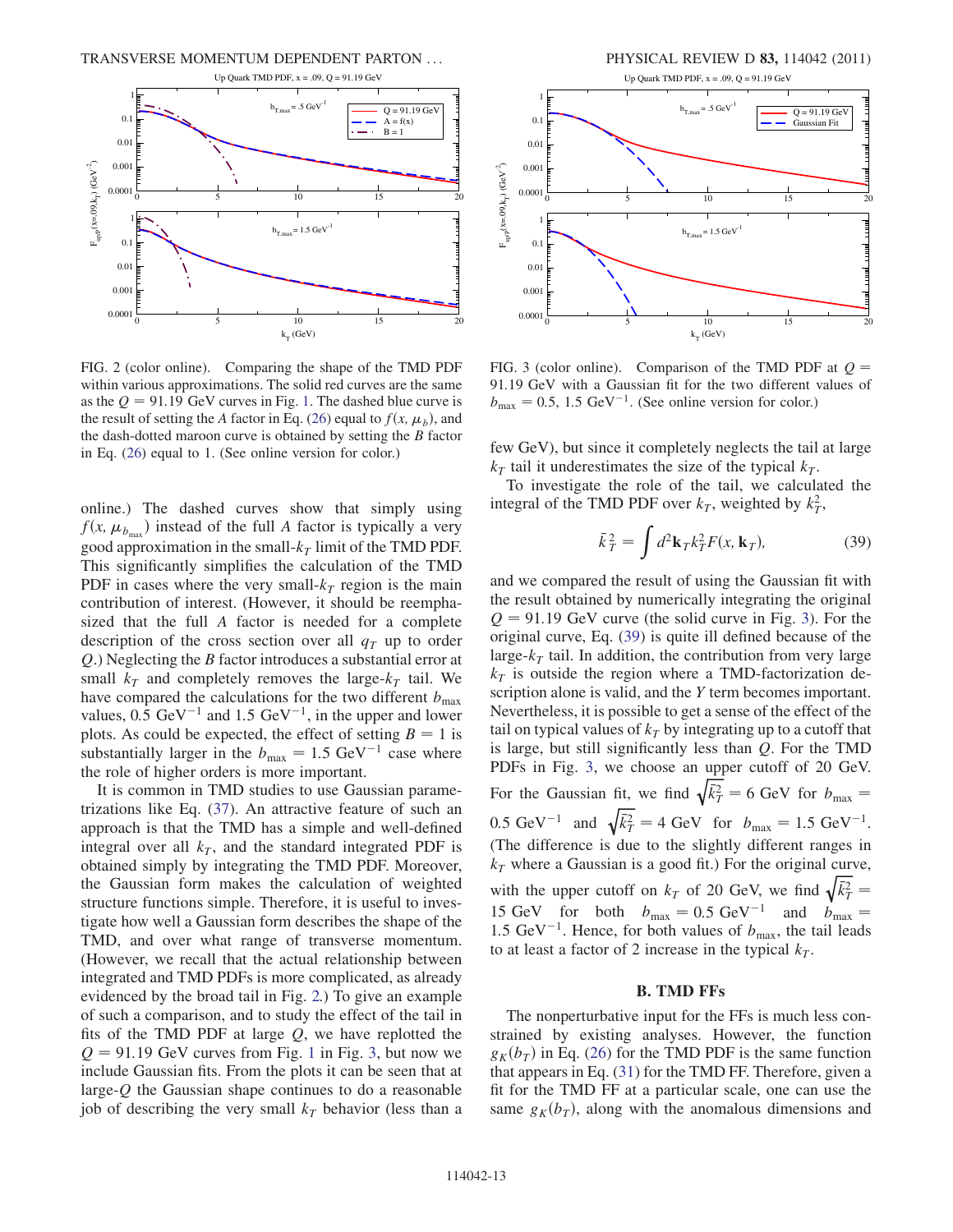coefficient functions calculated in Appendices [A](#page-16-0) and [B,](#page-18-3) to estimate the evolution to different scales. For the starting scale, we again appeal to the fit of Ref. [[32](#page-19-13)] which uses a Gaussian form,

<span id="page-14-1"></span>
$$
D_{H/f}(z, \mathbf{K_T}) = d_{H/f}(z) \frac{\exp[-K_T^2/\langle K_T^2 \rangle]}{\pi \langle K_T^2 \rangle}, \qquad (40)
$$

where  $K_T$  is the hadron transverse momentum in the photon rest frame. Again fitting the HERMES data, for SIDIS in the kinematical range,  $\langle x \rangle = 0.09$ ,  $\langle Q^2 \rangle \approx 2.4 \text{ GeV}^2$ , and  $z > 0.2$ , they find that  $\langle K_T^2 \rangle = (0.16 \pm 0.01) \text{ GeV}^2$ . One can write the transverse components of the photonframe hadron momentum  $K<sub>T</sub>$  in terms of the transverse components of the hadron-frame parton momentum  $\mathbf{k}_T$  as  $K_T = -zk_T$ . The analogue of Eq. ([34](#page-11-1)) for the FF has an extra  $1/z^2$  so that when all order  $\alpha_s$  corrections are dropped the FF reads

<span id="page-14-2"></span>
$$
\tilde{D}_{H/f}(z, b_T; \zeta_F, \mu) \to \frac{1}{z^2} d_{H/f}(z) \times \exp\left\{-[g'_1 + g_2 z^2 \ln \frac{Q}{2Q_0}\right] \frac{b_T^2}{2z^2}\right\}.
$$
\n(41)

Equating this to the inverse Fourier transform of Eq. ([40\)](#page-14-1), we identify the factor in brackets as

$$
g'_1 + g_2 z^2 \ln \frac{\sqrt{2.4 \text{ GeV}}}{2Q_0} \approx \frac{\langle K_T^2 \rangle}{2} \approx 0.08 \text{ GeV}.
$$

From this relation we can extract a value for  $g'_1$ . The factor multiplying  $-b_T^2$  in Eq. ([41](#page-14-2)) can then be identified with the nonperturbative exponential factor in Eq. [\(31\)](#page-10-1). Using Refs. [[77](#page-20-5)[–80\]](#page-20-6) for the integrated FFs, we can then calculate the TMD FF using Eq. [\(31\)](#page-10-1). We have repeated the analysis of the TMD PDF for a TMD FF of a charged pion fragmenting from an up quark. Figure [4](#page-14-3) shows the TMD FF for different energy scales,  $Q = \sqrt{2.4}$ , 5, and 91.19 GeV. By comparing different energy scales, one can immediately see the effect of including perturbative evolution in the definitions of the TMD FFs from the high  $k_T$  tails the TMD FFs acquire. We have also repeated the analysis of evaluating the TMD FF for different values of  $b_{\text{max}} = 0.5$  and  $1.5 \text{ GeV}^{-1}$  and we find a similar error estimate as in the case of the TMD PDF. The comparison is shown again in Fig. [4.](#page-14-3) Note that in Fig. [4](#page-14-3) we have plotted the TMD FF as a function of the *hadron* transverse momentum  $K_T$  rather than parton transverse momentum  $k_T$ .

We also investigated how well a Gaussian function fits the perturbatively evolved TMD FF. As with the TMD PDF, the Gaussian fit does not adequately capture the effects of perturbative evolution for the TMD FF. The contribution of the  $k<sub>T</sub>$  tail is smaller in the case of the TMD FF. This can be understood by comparing the  $k_T$ dependence of a TMD PDF with a TMD FF. The TMD FF is less broad in  $k_T$  than a TMD PDF and therefore drops

<span id="page-14-3"></span>

FIG. 4 (color online). TMD FF for charged pions from a hadronizing up quark. The upper plot is for  $g_2 = 0.68 \text{ GeV}^2$ and the lower plot is for  $g_2 = 0.184 \text{ GeV}^2$ . In each case, TMD FF matches to the STM fit at  $Q = \sqrt{2.4}$  GeV. (See online version for color.)

faster with a smaller  $k_T$  tail. To quantify this we have once more calculated a typical  $k_T$  using Eq. ([39\)](#page-13-2) both for the Gaussian fit and the actual TMD FF. For  $b_{\text{max}} =$ 0.5 GeV<sup>-1</sup> we find that for the Gaussian fit  $\sqrt{\bar{k}_{T}^2}$  $\equiv$ 1.74 GeV while for the actual TMD FF  $\sqrt{\bar{k}_T^2} = 2.15 \text{ GeV}$ which gives a relative difference of 23.5%. For the case of  $b_{\text{max}} = 1.5 \text{ GeV}^{-1}$  the values are  $\sqrt{\bar{k}_T^2} = 1.06 \text{ GeV}$  for the Gaussian fit and  $\sqrt{\bar{k}_T^2} = 1.85$  GeV for the actual TMD FF with a larger relative difference of 73.5%.

#### VII. DISCUSSION AND CONCLUSIONS

<span id="page-14-0"></span>Factorization theorems provide the bridge between abstract field theoretical concepts and phenomenology, and are responsible for giving pQCD its great predictive power. The parton distribution and fragmentation functions, which arise naturally from the factorization derivations, play a central role in relating formal pQCD to parton-model concepts. A precise understanding of the definitions, evolution, and universality properties of these correlation functions is what enables calculations in pQCD to make accurate first principles predictions.

While the standard formalism of collinear factorization has proven extremely useful for sufficiently inclusive processes, the more sophisticated formalism of TMD factorization is needed for processes in which the intrinsic transverse momentum of the partons becomes important. As has already been widely discussed, there are a number of technical and conceptual subtleties involved in arriving at good definitions for the TMDs that are consistent with factorization. These issues include the need to regulate and deal with rapidity divergences and achieve a cancellation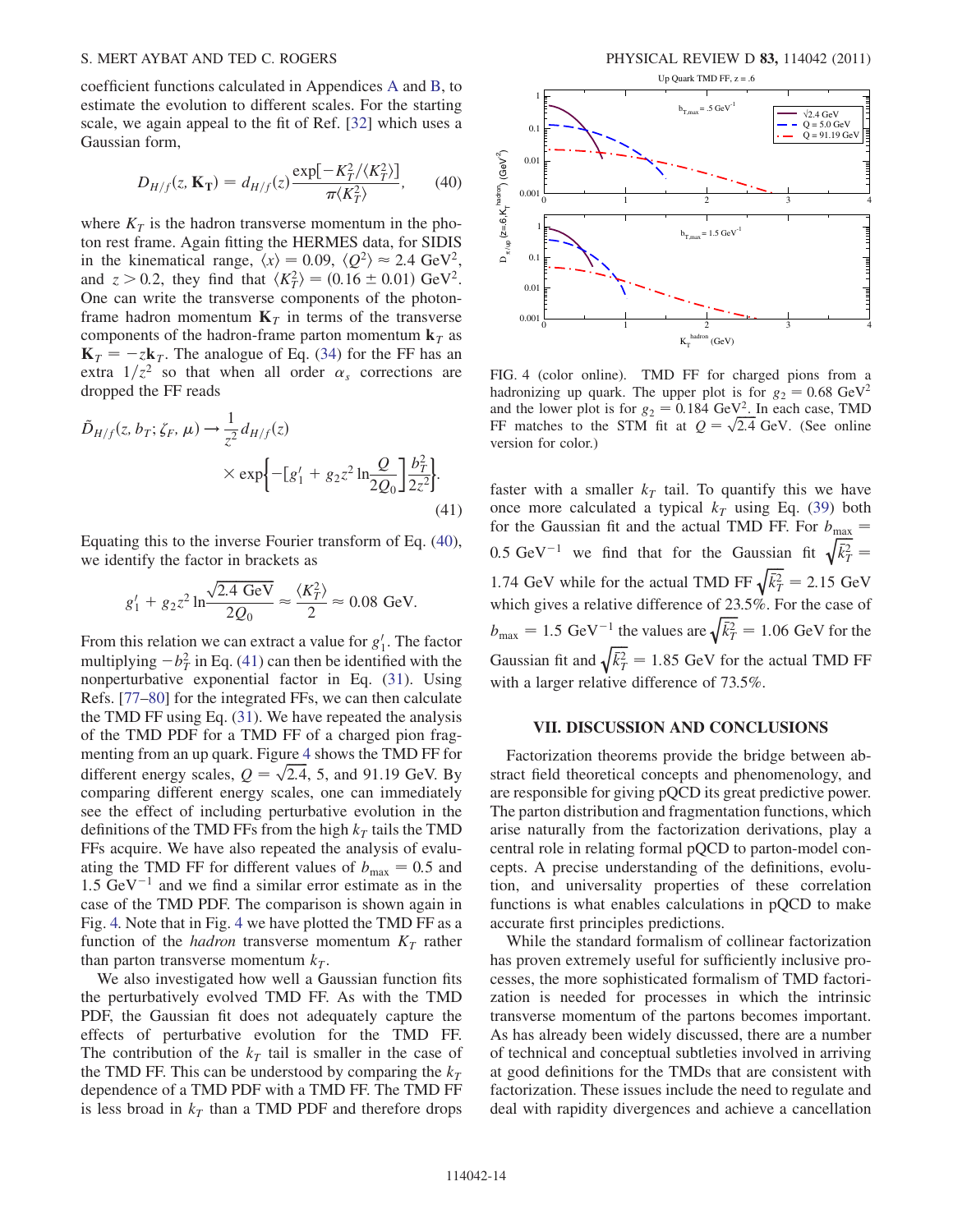of spurious Wilson line self-energies. The subtleties involved in defining TMDs have largely been clarified and resolved in Ref. [[25](#page-19-10)], which provides definitions that are consistent with the requirements of factorization, and demonstrates the relationship with the usual CSS formalism.

While considerable effort has been devoted to implementing CSS evolution in unpolarized scattering, the resulting parametrizations are often not framed in the language of TMD PDFs. By contrast, for polarization dependent TMDs, there has been very little work done in implementing evolution in the parametrization of experimental data. Up to this point, these functions have only been probed over a very narrow range of scales so that evolution has not been a major issue. However, for future progress in understanding the role of quark and gluon degrees of freedom in hadronic structure, it will be important to remedy this situation. Ideally, there should be collections of tabulated fits to the TMDs that incorporate evolution, and which can be directly related to the fieldtheoretic definitions of the correlation functions, analogous to what has already existed for some time in collinear factorization.

We have started this process by recasting previously performed fits [\[32,](#page-19-13)[37,](#page-19-18)[38\]](#page-19-19) of unpolarized TMD PDFs and TMD FFs in terms of the TMD definitions of Ref. [\[25\]](#page-19-10). This provides a much clearer connection between the formalism of evolution and generalized parton model approaches, and provides practical TMD parametrizations that can be used directly in TMD calculations. We have also completed the derivation of the lowest order anomalous dimensions and coefficient functions for the TMD PDF. At our website [[41](#page-19-22)], we have supplied tables and interpolation routines for the parts of the quark TMD PDFs and FFs that can be described using collinear factorization [the "A factors" in Eqs.  $(26)$  $(26)$  $(26)$  and  $(31)$  $(31)$  $(31)$ ] for each flavor of quark, as well as sample calculations that give plots like Fig. [1.](#page-11-2)

We have confirmed the important observation that evolution has a strong quantitative effect on the TMDs and therefore should be included in future phenomenological applications of TMD factorization, particularly given the range of energy scales that are set to be probed in the future. Another reason to have reliable fits of TMDs, including evolution, is that it opens the possibility to identify instances of factorization breaking effects of the type discussed in Refs. [[45](#page-19-27)[–48\]](#page-19-29). Recognizing factorization breaking effects will be an important next step in expanding our understanding of pQCD phenomenology. Even in unpolarized scattering, there is a possibility to use parametrizations like those presented in this paper to test the factorization hypothesis. Recent RHIC data [[57](#page-19-49),[58](#page-19-35)], for example, may be useful for such an analysis.

Nevertheless, much work remains to be done. The theoretical uncertainty in the TMD fits can be reduced by including higher orders in the calculations of the anomalous dimensions, the  $K$  kernel, and the collinear coefficient functions. Moreover, as new data from experiments like those taking place at the LHC, RHIC, JLab, and a possible electron-ion collider are made available and analyzed, it will be possible to obtain improved fits. Already, there are data from ATLAS [\[81\]](#page-20-7) which can potentially help to improve the quality of fits for the unpolarized TMDs. TMD effects can also be studied in an  $e^+e^-$  collider as recently discussed in Ref. [\[40\]](#page-19-21). A number of theoretical issues with the evolution formalism itself also remain unsettled. For instance, the precise form of the matching function for between perturbative and nonperturbative transverse momentum regimes in Eq. ([24](#page-9-2)) is somewhat arbitrary and better prescriptions may be possible. Along similar lines, a truly optimal choice of  $b_{\text{max}}$  may be different from the values we have used here. One possibility may be to formulate the evolution directly in momentum space.

One of the most important next steps is to extend the analysis presented in this paper to the Sivers and Boer-Mulders functions, which are needed for clarifying the spin structure of hadrons. Efforts to address polarization dependent situations can utilize existing fixed-scale fits (such as [\[27–](#page-19-12)[32,](#page-19-13)[51\]](#page-19-31)). In such cases, a careful treatment of the matching between large and small transverse momenta will also be important [[82](#page-20-8)]. Furthermore, it will be important to establish the relationship be evolved TMDs and the evolution of weighted functions such as those treated in Ref. [\[43\]](#page-19-25).

Fits of the gluon TMD PDF that include CSS evolution will be also be needed, especially in tests of factorization. See [\[83](#page-20-9)[,84\]](#page-20-10) for recent work related to evolution and gluon resummation in the context of gluon PDFs. In addition, recent calculations in Ref. [[85](#page-20-11)] have shown how to probe linearly polarized gluons in heavy quark production, and the universality properties of the gluon TMD PDF have been clarified in Ref. [[86](#page-20-12)]. For processes that probe the gluon TMDs, some important details of the TMD-factorization theorems have yet to be completely understood. The issue of so-called ''superleading regions'' in the factorization theorems that use the gluon distribution [\[87\]](#page-20-13) still needs to be clarified in the TMD case. Furthermore, for processes that involve several final state hadrons, such as  $e + p \rightarrow H_1 + H_2 + X$ , the separation of the soft factor into universal square root factors as in the definitions in Eqs.  $(12)$ – $(14)$  is not straightforward. Following a naive analysis like in Sec. [IV C](#page-7-4) seems to suggest that extra soft factors are needed, and that a more complicated factorization structure is required.

These are all issues we intend to pursue in a continuation of the TMD project.

#### ACKNOWLEDGMENTS

We especially thank J. Collins for many useful discussions regarding his book. Helpful comments were also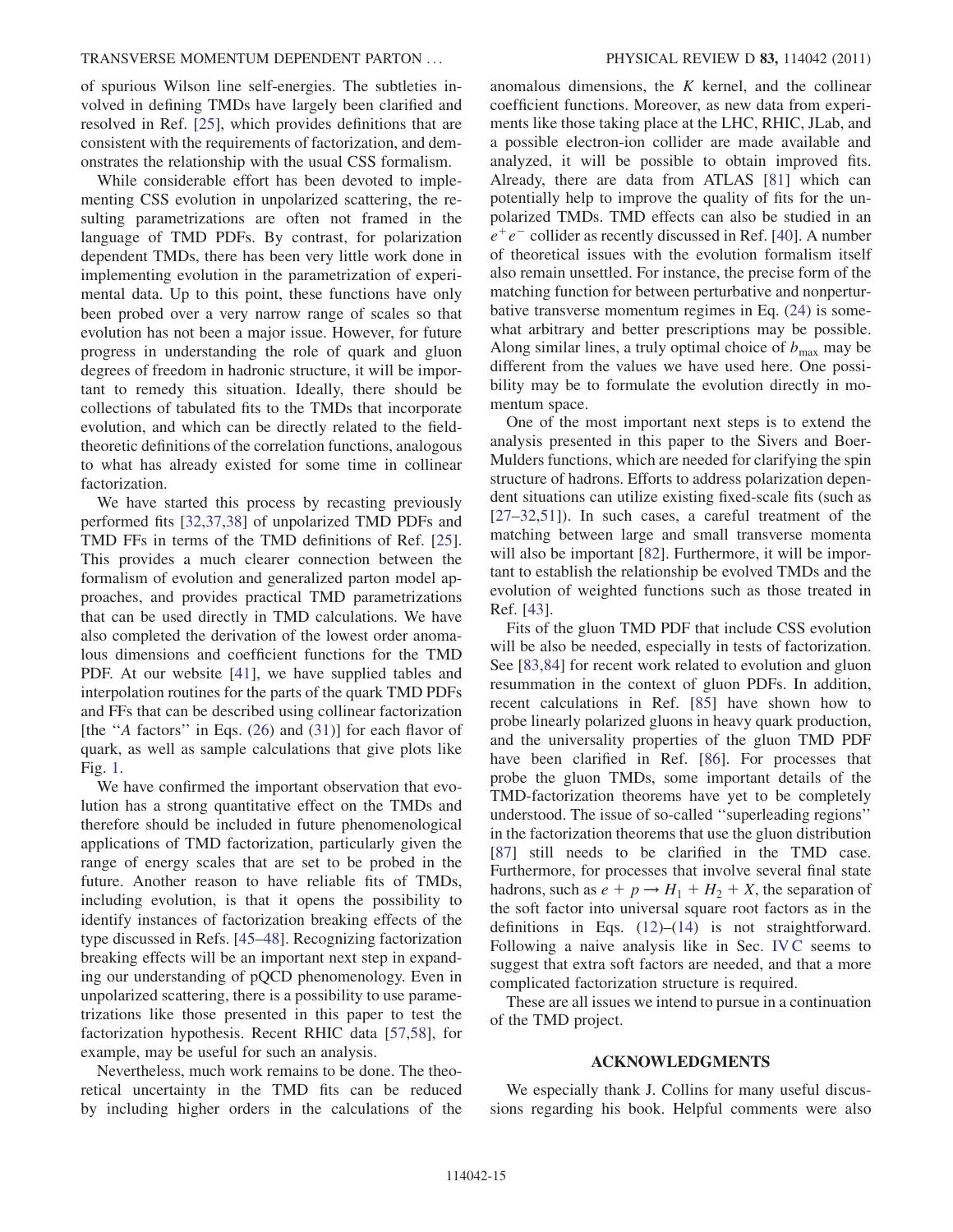provided by C. Aidala, D. Boer, M. Buffing, A. Metz, and P. Mulders. We thank P. Nadolsky for discussions of the BLNY fits, and G. Watt for help in implementing the MSTW parton distribution functions. Support was provided by the research program of the ''Stichting voor Fundamenteel Onderzoek der Materie (FOM)'', which is financially supported by the ''Nederlandse Organisatie voor Wetenschappelijk Onderzoek (NWO)''. M. Aybat also acknowledges support from the FP7 EU-program HadronPhysics2 (Contract No. 2866403). All Feynman graphs were made using JAXODRAW [[88](#page-20-14)].

#### <span id="page-16-0"></span>APPENDIX A: COEFFICIENT FUNCTIONS

In this Appendix, we present the steps for calculating the collinear coefficient functions [the  $\tilde{C}_{f/j}(x/\hat{x}, b_*)$ ;  $\mu_b^2$ ,  $\mu_b$ ,  $g(\mu_b)$  functions in the A factor of Eq. ([26](#page-9-3))]. We first briefly review the steps, presented in Ref. [\[25\]](#page-19-10), for the case of the TMD FFs. Then we explain the extension to the analogous case for the TMD PDFs.

In perturbation theory, the FF in Eq. ([13](#page-7-2)) itself obeys a collinear factorization theorem [\[3](#page-18-2)], valid for small  $\mathbf{b}_T$ . The collinear part is just the standard integrated FF. Writing the factorization as  $\ddot{D} = d \otimes C$ , we have to first order

$$
\tilde{D}^{[1]} = d^{[0]} \otimes \tilde{C}^{[1]} + d^{[1]} \otimes \tilde{C}^{[0]}.
$$
 (A1)

<span id="page-16-2"></span>The superscripts label the order in perturbation theory. Using  $d_{j/j'}^{[0]}(z) = \delta_{jj'}\delta(z-1)$  for the lowest order integrated FF, one finds

$$
\tilde{C}_{j/f}^{[1]}(z, \mathbf{b}_T) = \tilde{D}_{j/f}^{[1]}(z, \mathbf{b}_T) - \frac{d_{j/f}^{[1]}(z)}{z^{2-2\epsilon}},
$$
 (A2)

for the first order FF coefficient function. To get the collinear coefficient function, all that is needed then is to calculate the first order expression for the unintegrated FF  $\tilde{D}^{[1]}_{j/f}(z, \mathbf{b}_T)$  and for the integrated case  $d_{j/f}(z)$ . Since  $\tilde{C}_{j/f}^{[1]}(z, \mathbf{b}_T)$  is independent of the species of external hadron, the calculation can be done for the special case of a quark hadronizing to a gluon.

<span id="page-16-1"></span>The order  $O(g^2)$  diagram is shown in Fig. [5.](#page-16-1) There is no leading contribution from the soft region and, hence, no



FIG. 5. One-loop diagram used contributing to the TMD FF and the integrated FF of a quark fragmenting to a gluon.

need to subtract soft-factor contributions. Calculating the first order TMD FF gives

$$
\tilde{D}_{g/q}^{[1]}(z, \mathbf{b}_T) = \frac{g^2 \mu^{2\epsilon} C_F}{(2\pi)^{4-2\epsilon} z} \int dk^- d^{2-2\epsilon} \mathbf{k}_T e^{i\mathbf{k}_T \cdot \mathbf{b}_T}
$$
\n
$$
\times 2\pi \delta((k-p)^2) \frac{1}{4} \frac{\text{Tr} \sum_{j} \gamma^+ k \gamma^j (k-p) \gamma^j k}{(k^2)^2}
$$
\n
$$
= \frac{g^2 (4\pi^2 \mu^2)^{\epsilon} C_F}{8\pi^3} \int \frac{d^{2-2\epsilon} \mathbf{k}_T e^{i\mathbf{k}_T \cdot \mathbf{b}_T}}{k_T^2}
$$
\n
$$
\times \left[ \frac{1 + (1-z)^2 - \epsilon z^2}{z^3} \right].
$$
\n(A3)

The corresponding integrated FF is calculated in nearly the same way, except that  $\mathbf{b}_T$  is set to zero and the  $1/z$  factor in the definition [\(13\)](#page-7-2) is changed to  $z^{2\epsilon-1}$  in the integrated case. Also, an  $\overline{\text{MS}}$  counterterm is needed to remove the resulting UV divergence. The result is

$$
d_{g/q}^{[1]}(z) = \frac{g^2(4\pi^2\mu^2)^{\epsilon}C_F}{8\pi^3} \int \frac{d^{2-2\epsilon}\mathbf{k}_T}{k_T^2} \left[\frac{1+(1-z)^2-\epsilon z^2}{z^{1+2\epsilon}}\right]
$$

$$
-\frac{g^2C_F(4\pi)^{\epsilon}}{8\pi^2\Gamma(1-\epsilon)\epsilon} \left[\frac{1+(1-z)^2}{z}\right].
$$
 (A4)

<span id="page-16-3"></span>Performing the  $k_T$  integrals and putting all the terms together in Eq. ([A2\)](#page-16-2) gives the collinear coefficient function,

$$
\tilde{C}_{g/j'}(z, \mathbf{b}_T; \mu; \zeta_D/\mu^2)
$$
\n
$$
= \frac{\alpha_s C_F}{2\pi z^3} \left( 2\left[ 1 + (1-z)^2 \right] \left[ \ln \left( \frac{2z}{b_T \mu} \right) - \gamma_E \right] + z^2 \right)
$$
\n
$$
+ \mathcal{O}(\alpha_s^2). \tag{A5}
$$

For the TMD FF of a quark hadronizing to a quark, the diagrams are shown in Fig. [6](#page-17-0), along with the soft subtraction factors in Fig. [7](#page-17-1) that are needed according to the definition in Eq. ([8](#page-5-3)). Apart from the need to include softfactor contributions, the steps are analogous to those that led to Eq. ([A5\)](#page-16-3) The integrated FF is found again using Fig. [6](#page-17-0) along with  $\overline{MS}$  counterterms. The result is

$$
\tilde{C}_{j/j'}(z, \mathbf{b}_T; \mu; \zeta_D/\mu^2) \n= \delta_{j'j}\delta(1-z) + \delta_{j'j}\frac{\alpha_s C_F}{2\pi} \Big\{ 2 \Big[ \ln\Big(\frac{2z}{\mu b_T}\Big) - \gamma_E \Big] \n\times \Big[ \Big(\frac{2}{1-z}\Big)_+ + \frac{1}{z^2} + \frac{1}{z} \Big] + \frac{1}{z^2} - \frac{1}{z} + \delta(1-z) \n\times \Big[ -\frac{1}{2} [\ln(b_T^2 \mu^2) - 2(\ln 2 - \gamma_E)]^2 - [\ln(b_T^2 \mu^2) \n- 2(\ln 2 - \gamma_E) \Big] \ln\Big(\frac{\zeta_D}{\mu^2}\Big) \Big] + \mathcal{O}(\alpha_s^2).
$$
\n(A6)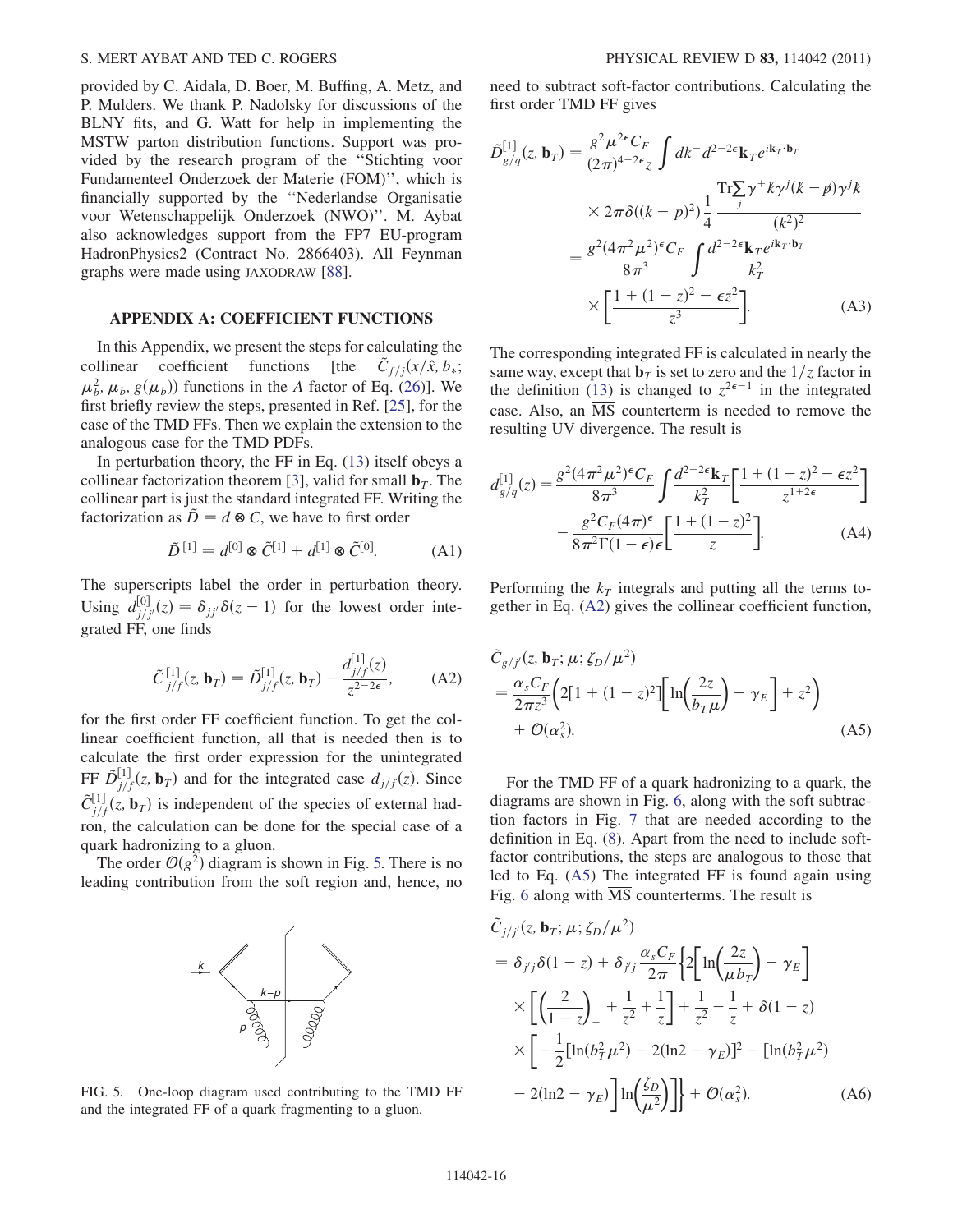<span id="page-17-0"></span>

<span id="page-17-1"></span>FIG. 6. One-loop diagrams contributing to the TMD FF and the integrated FF of a quark fragmenting into a quark.



FIG. 7. One-loop diagrams for the soft-factor contributions of Eq. [\(31\)](#page-10-1). Hermitian conjugate graphs are also needed but are not shown.

Again, the details for the above FF calculation can be found in Ref. [[25](#page-19-10)].

The steps for calculating the order- $O(g^2)$  contributions to the collinear coefficient functions for the TMD PDFs are analogous to the steps used in the TMD FF case, with some minor changes. We provide them here, presented for the first time in the context of TMDs. The results should be equivalent to calculations already done in the CSS formalism, up to possible changes in scheme. For the TMD PDF, the analogue of Eq. [\(A2](#page-16-2)) is

<span id="page-17-3"></span>
$$
\tilde{C}^{[1]}_{j/f}(x, \mathbf{b}_T) = \tilde{F}^{[1]}_{j/f}(x, \mathbf{b}_T) - f^{[1]}_{j/f}(x).
$$
 (A7)

The difference in factors of longitudinal momentum fraction in the second term comes from the different normalization in Eq. [\(30\)](#page-10-3) as compared with [\(23\)](#page-9-1). Again, we may perform the calculation for on-shell external partons. Using the diagram in Fig. [8,](#page-17-2) for the TMD PDF of a quark inside a gluon one has

$$
\tilde{F}_{q/g}^{[1]}(x, \mathbf{b}_T)
$$
\n
$$
= -\frac{T_f g^2 \mu^{2\epsilon}}{(2\pi)^{4-2\epsilon}(1-\epsilon)} \int dk^- d^{2-2\epsilon} \mathbf{k}_T e^{-i\mathbf{k}_T \cdot \mathbf{b}_T} 2\pi \delta((p-k)^2)
$$
\n
$$
\times \frac{1}{4} \frac{\sum_{\text{pol}} \text{Tr}(\gamma^+ k \epsilon_p (k-p) \epsilon_p^* k)}{(k^2)^2}
$$
\n
$$
= \frac{g^2 (4\pi \mu^2)^{\epsilon} T_f}{8\pi^2 \Gamma(1-\epsilon)} \int_0^\infty \frac{d^{2-2\epsilon} \mathbf{k}_T}{k_T^2} e^{-i\mathbf{k}_T \cdot \mathbf{b}_T} \left[1 - \frac{2x(1-x)}{1-\epsilon}\right],
$$
\n(A8)

<span id="page-17-2"></span>

FIG. 8. One-loop diagram contributing to the TMD PDF and the integrated PDF for a quark inside a gluon.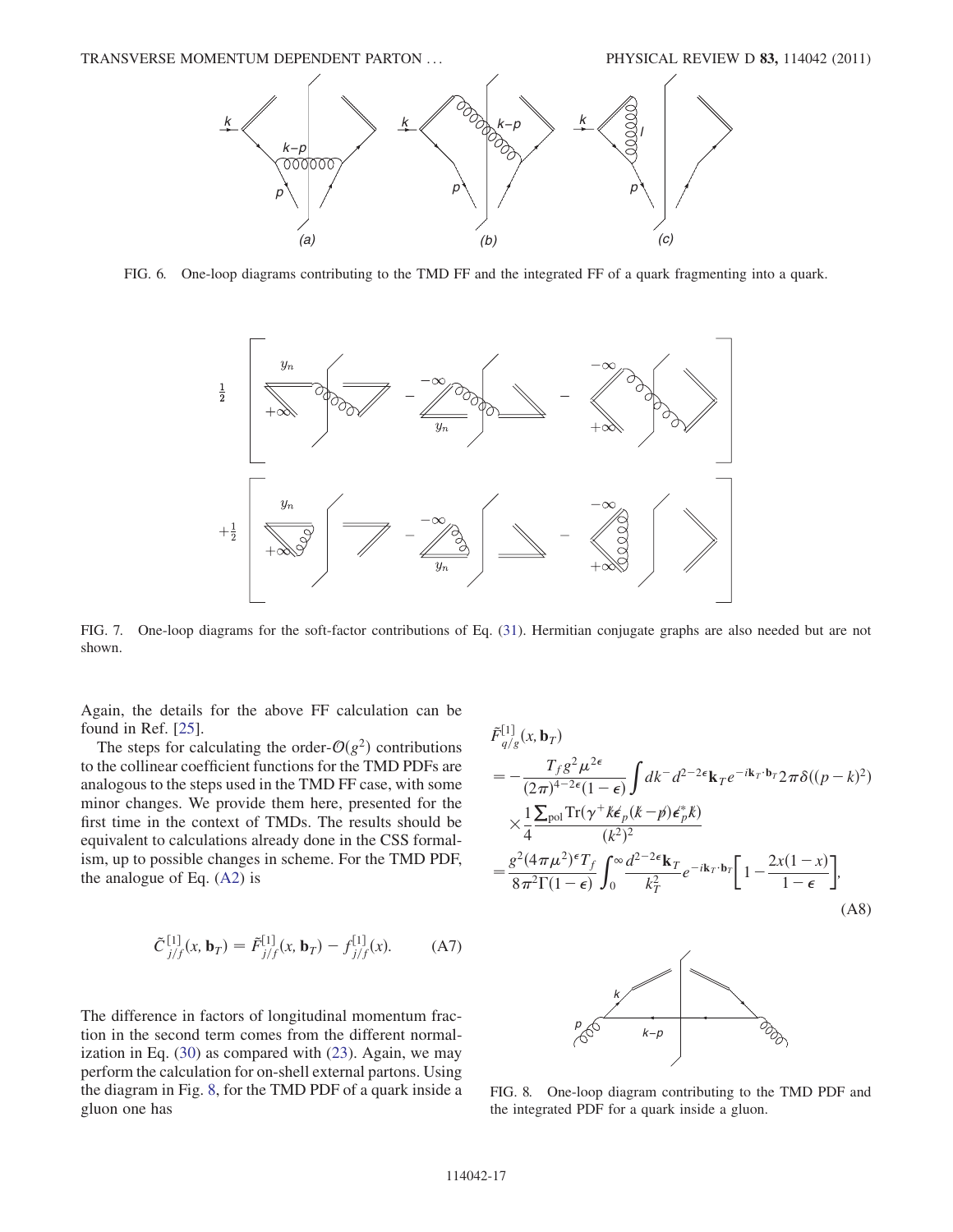<span id="page-18-5"></span>

FIG. 9. One-loop diagrams contributing to the TMD PDF and the integrated PDF of a quark inside a quark. Hermitian conjugate graphs are also needed but are not shown.

where  $\epsilon_p^{\mu}$  is the polarization vector for the initial state gluon and we sum and average over all possible polarizations. The integrated PDF is found again by setting  $\mathbf{b}_T = 0$  in the above equation and adding the appropriate MS counterterm for the resulting UV divergence. This gives

<span id="page-18-4"></span>
$$
f_{q/g}^{[1]}(x) = \frac{g^2 (4\pi \mu^2)^{\epsilon} T_f}{8\pi^2 \Gamma(1 - \epsilon)} \int_0^{\infty} dk_T^2 \frac{k_T^{-2\epsilon}}{k_T^2} \left[ 1 - \frac{2x(1 - x)}{1 - \epsilon} \right]
$$

$$
- \frac{g^2 (4\pi \mu^2)^{\epsilon} T_f}{8\pi^2 \Gamma(1 - \epsilon)\epsilon} [1 - 2x(1 - x)]. \tag{A9}
$$

Using Eqs. [\(A7\)](#page-17-3)–[\(A9\)](#page-18-4) and evaluating the  $k<sub>T</sub>$  integrals, gives the TMD PDF collinear coefficient function for finding a quark of flavor  $j'$  in a gluon at order  $\alpha_s$ ,

$$
\tilde{C}_{j'/g}(x, \mathbf{b}_T; \mu; \zeta_F/\mu^2)
$$
\n
$$
= \frac{\alpha_s T_f}{2\pi} \Biggl\{ 2[1 - 2x(1 - x)] \Biggl[ \ln \Biggl( \frac{2}{b_T \mu} \Biggr) - \gamma_E \Biggr] + 2x(1 - x) \Biggr\} + \mathcal{O}(\alpha_s^2). \tag{A10}
$$

Finally using diagrams in Fig. [9](#page-18-5) together with the soft subtraction terms in Fig. [7](#page-17-1) for the TMD PDF for finding a quark of flavor  $j'$  in a quark of flavor j and again the diagrams in Fig. [9](#page-18-5) together with the  $\overline{\text{MS}}$  UV counterterms for the integrated quark PDF, we find to order  $\alpha_s$ ,

$$
\tilde{C}_{j'/j}(x, \mathbf{b}_T; \mu; \zeta_F/\mu^2)
$$
\n
$$
= \delta_{j'j}\delta(1-x) + \delta_{j'j}\frac{\alpha_s C_F}{2\pi} \Big\{ 2 \Big[ \ln\Big(\frac{2}{\mu b_T}\Big) - \gamma_E \Big]
$$
\n
$$
\times \Big[ \Big(\frac{2}{1-x}\Big)_+ - 1 - x \Big] + 1 - x + \delta(1-x)
$$
\n
$$
\times \Big[ -\frac{1}{2} [\ln(b_T^2 \mu^2) - 2(\ln 2 - \gamma_E)]^2 - [\ln(b_T^2 \mu^2) - 2(\ln 2 - \gamma_E)] \ln\Big(\frac{\zeta_F}{\mu^2}\Big) \Big] + \mathcal{O}(\alpha_S^2). \tag{A11}
$$

#### <span id="page-18-3"></span>APPENDIX B: ANOMALOUS DIMENSIONS

All calculations of anomalous dimensions defined in Eqs. [\(21\)](#page-8-4), ([21\)](#page-8-4), and [\(29\)](#page-10-4) use dimensional regularization with the  $\overline{MS}$  scheme. The anomalous dimension of the quark TMD PDF up to order  $\alpha_s$  is

$$
\gamma_F(\mu; \zeta_F/\mu^2) = \alpha_s \frac{C_F}{\pi} \left(\frac{3}{2} - \ln\left(\frac{\zeta_F}{\mu^2}\right)\right) + \mathcal{O}(\alpha_s^2). \quad (B1)
$$

At order  $\alpha_s$ , the quark TMD FF anomalous dimension is the same as for the TMD PDF. We note that these results are consistent with what is found in, e.g., Ref. [\[61\]](#page-19-39) using different methods.

The CS kernel, in Eq. ([18](#page-8-2)), up to order  $\alpha_s$  in  $\mathbf{b}_T$  space is

$$
\tilde{K}(\mu, b_T) = -\frac{\alpha_s C_F}{\pi} [\ln(\mu^2 b_T^2) - \ln 4 + 2\gamma_E] + \mathcal{O}(\alpha_s^2).
$$
\n(B2)

The anomalous dimension of  $\tilde{K}$  [see Eq. [\(20\)](#page-8-5)] is up to order  $\alpha_{s}$ 

$$
\gamma_K(\mu) = 2\frac{\alpha_s C_F}{\pi} + \mathcal{O}(\alpha_s^2). \tag{B3}
$$

- <span id="page-18-0"></span>[1] J. C. Collins, D. E. Soper, and G. F. Sterman, Adv. Ser. Dir. High Energy Phys. 5, 1 (1988).
- <span id="page-18-1"></span>[2] V. Barone, F. Bradamante, and A. Martin, [Prog. Part. Nucl.](http://dx.doi.org/10.1016/j.ppnp.2010.07.003) Phys. 65[, 267 \(2010\).](http://dx.doi.org/10.1016/j.ppnp.2010.07.003)
- <span id="page-18-2"></span>[3] J.C. Collins and D.E. Soper, [Nucl. Phys.](http://dx.doi.org/10.1016/0550-3213(82)90021-9) **B194**, 445 [\(1982\)](http://dx.doi.org/10.1016/0550-3213(82)90021-9).
- [4] J.C. Collins and D.E. Soper, [Nucl. Phys.](http://dx.doi.org/10.1016/0550-3213(81)90339-4) **B193**, 381 [\(1981\)](http://dx.doi.org/10.1016/0550-3213(81)90339-4); B213, 545(E) (1983).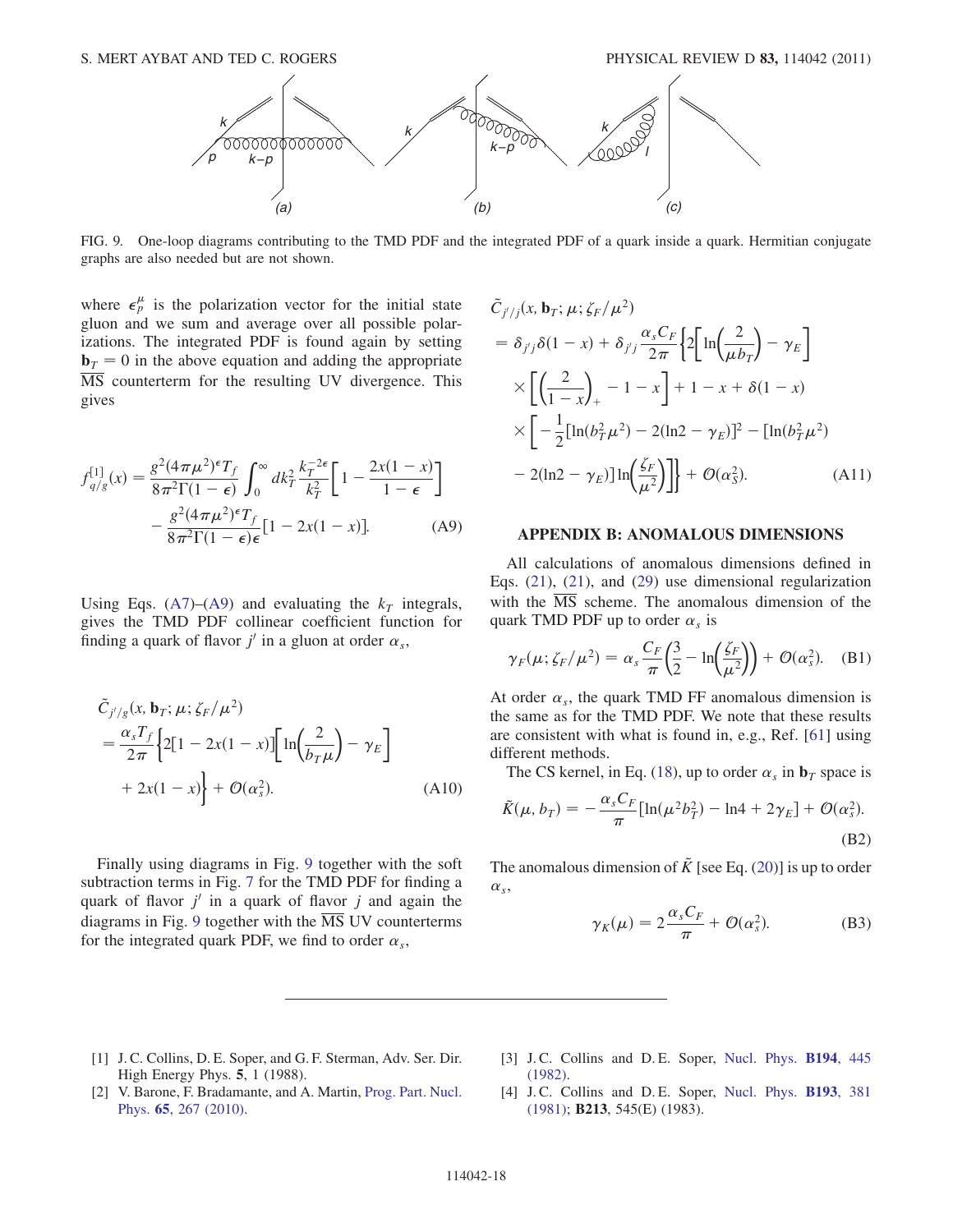- <span id="page-19-0"></span>[5] J.C. Collins, D.E. Soper, and G. Sterman, [Nucl. Phys.](http://dx.doi.org/10.1016/0550-3213(85)90479-1) B250[, 199 \(1985\)](http://dx.doi.org/10.1016/0550-3213(85)90479-1).
- <span id="page-19-1"></span>[6] C. T. H. Davies, B. R. Webber, and W. J. Stirling, [Nucl.](http://dx.doi.org/10.1016/0550-3213(85)90402-X) Phys. B256[, 413 \(1985\).](http://dx.doi.org/10.1016/0550-3213(85)90402-X)
- <span id="page-19-2"></span>[7] C. Balazs and C. P. Yuan, Phys. Rev. D 56[, 5558 \(1997\).](http://dx.doi.org/10.1103/PhysRevD.56.5558)
- <span id="page-19-3"></span>[8] E. L. Berger and J. w. Qiu, [Phys. Rev. D](http://dx.doi.org/10.1103/PhysRevD.67.034026) 67, 034026 [\(2003\)](http://dx.doi.org/10.1103/PhysRevD.67.034026).
- [9] E. L. Berger and J. w. Qiu, [Phys. Rev. Lett.](http://dx.doi.org/10.1103/PhysRevLett.91.222003) 91, 222003 [\(2003\)](http://dx.doi.org/10.1103/PhysRevLett.91.222003).
- <span id="page-19-4"></span>[10] G. Bozzi, S. Catani, D. de Florian, and M. Grazzini, [Nucl.](http://dx.doi.org/10.1016/j.nuclphysb.2005.12.022) Phys. B737[, 73 \(2006\)](http://dx.doi.org/10.1016/j.nuclphysb.2005.12.022).
- <span id="page-19-5"></span>[11] R. Meng, F. I. Olness, and D. E. Soper, [Phys. Rev. D](http://dx.doi.org/10.1103/PhysRevD.54.1919) 54, [1919 \(1996\)](http://dx.doi.org/10.1103/PhysRevD.54.1919).
- [12] P. M. Nadolsky, D. R. Stump, and C. P. Yuan, [Phys. Rev. D](http://dx.doi.org/10.1103/PhysRevD.61.014003) 61[, 014003 \(1999\)](http://dx.doi.org/10.1103/PhysRevD.61.014003); 64[, 059903\(E\) \(2001\).](http://dx.doi.org/10.1103/PhysRevD.64.059903)
- <span id="page-19-6"></span>[13] X. d. Ji, J. p. Ma, and F. Yuan, [Phys. Rev. D](http://dx.doi.org/10.1103/PhysRevD.71.034005) 71, 034005 [\(2005\)](http://dx.doi.org/10.1103/PhysRevD.71.034005).
- <span id="page-19-7"></span>[14] X.d. Ji, J.P. Ma, and F. Yuan, [Phys. Lett. B](http://dx.doi.org/10.1016/j.physletb.2004.07.026) 597, 299 [\(2004\)](http://dx.doi.org/10.1016/j.physletb.2004.07.026).
- <span id="page-19-8"></span>[15] J.C. Collins and F. Hautmann, [Phys. Lett. B](http://dx.doi.org/10.1016/S0370-2693(99)01384-2) 472, 129 [\(2000\)](http://dx.doi.org/10.1016/S0370-2693(99)01384-2).
- <span id="page-19-40"></span>[16] J.C. Collins and F. Hautmann, [J. High Energy Phys. 03](http://dx.doi.org/10.1088/1126-6708/2001/03/016) [\(2001\) 016.](http://dx.doi.org/10.1088/1126-6708/2001/03/016)
- [17] A. A. Henneman, D. Boer, and P. J. Mulders, [Nucl. Phys.](http://dx.doi.org/10.1016/S0550-3213(01)00557-0) B620[, 331 \(2002\)](http://dx.doi.org/10.1016/S0550-3213(01)00557-0).
- <span id="page-19-45"></span>[18] A. V. Belitsky, X. Ji, and F. Yuan, [Nucl. Phys.](http://dx.doi.org/10.1016/S0550-3213(03)00121-4) **B656**, 165 [\(2003\)](http://dx.doi.org/10.1016/S0550-3213(03)00121-4).
- <span id="page-19-24"></span>[19] D. Boer, P.J. Mulders, and F. Pijlman, [Nucl. Phys.](http://dx.doi.org/10.1016/S0550-3213(03)00527-3) **B667**, [201 \(2003\)](http://dx.doi.org/10.1016/S0550-3213(03)00527-3).
- <span id="page-19-37"></span>[20] J. C. Collins, Acta Phys. Pol. B 34, 3103 (2003).
- [21] F. Hautmann and D.E. Soper, [Phys. Rev. D](http://dx.doi.org/10.1103/PhysRevD.75.074020) 75, 074020 [\(2007\)](http://dx.doi.org/10.1103/PhysRevD.75.074020).
- [22] J. C. Collins, T. C. Rogers, and A. M. Stasto, [Phys. Rev. D](http://dx.doi.org/10.1103/PhysRevD.77.085009) 77[, 085009 \(2008\)](http://dx.doi.org/10.1103/PhysRevD.77.085009).
- <span id="page-19-41"></span>[23] I.O. Cherednikov and N.G. Stefanis, [Phys. Rev. D](http://dx.doi.org/10.1103/PhysRevD.77.094001) 77, [094001 \(2008\)](http://dx.doi.org/10.1103/PhysRevD.77.094001); I. O. Cherednikov and N. G. Stefanis, Phys. Rev. D 80[, 054008 \(2009\);](http://dx.doi.org/10.1103/PhysRevD.80.054008) I. O. Cherednikov, A. I. Karanikas, and N. G. Stefanis, [Nucl. Phys.](http://dx.doi.org/10.1016/j.nuclphysb.2010.07.013) B840, 379 [\(2010\)](http://dx.doi.org/10.1016/j.nuclphysb.2010.07.013).
- <span id="page-19-9"></span>[24] J. Collins, Proc. Sci., C2008 (2008) 028.
- <span id="page-19-10"></span>[25] J.C. Collins, Foundations of Perturbative OCD (Cambridge University Press, Cambridge, 2011).
- <span id="page-19-11"></span>[26] J.C. Collins, at the 2010 TMD Workshop, Trento, Italy [\[http://www.pv.infn.it/ bacchett/TMDprogram.htm](http://www.pv.infn.it/ bacchett/TMDprogram.htm)].
- <span id="page-19-12"></span>[27] M. Anselmino, M. Boglione, U. D'Alesio, E. Leader, and F. Murgia, Phys. Rev. D 70[, 074025 \(2004\).](http://dx.doi.org/10.1103/PhysRevD.70.074025)
- [28] M. Anselmino, M. Boglione, U. D'Alesio, E. Leader, S. Melis, and F. Murgia, Phys. Rev. D 73[, 014020 \(2006\).](http://dx.doi.org/10.1103/PhysRevD.73.014020)
- [29] M. Anselmino, M. Boglione, U. D'Alesio, A. Kotzinian, F. Murgia, A. Prokudin, and C. Turk, [Phys. Rev. D](http://dx.doi.org/10.1103/PhysRevD.75.054032) 75, [054032 \(2007\)](http://dx.doi.org/10.1103/PhysRevD.75.054032).
- [30] M. Anselmino et al., [Eur. Phys. J. A](http://dx.doi.org/10.1140/epja/i2008-10697-y) 39, 89 (2008).
- [31] M. Anselmino, M. Boglione, U. D'Alesio, S. Melis, F. Murgia, and A. Prokudin, Phys. Rev. D 79[, 054010 \(2009\).](http://dx.doi.org/10.1103/PhysRevD.79.054010)
- <span id="page-19-13"></span>[32] P. Schweitzer, T. Teckentrup, and A. Metz, [Phys. Rev. D](http://dx.doi.org/10.1103/PhysRevD.81.094019) 81[, 094019 \(2010\)](http://dx.doi.org/10.1103/PhysRevD.81.094019).
- <span id="page-19-14"></span>[33] U. D'Alesio and F. Murgia, [Prog. Part. Nucl. Phys.](http://dx.doi.org/10.1016/j.ppnp.2008.01.001) 61, 394 [\(2008\)](http://dx.doi.org/10.1016/j.ppnp.2008.01.001).
- <span id="page-19-15"></span>[34] H. Avakian, A. V. Efremov, P. Schweitzer, O. V. Teryaev, F. Yuan, and P. Zavada, [Mod. Phys. Lett. A](http://dx.doi.org/10.1142/S0217732309001200) 24, 2995 [\(2009\)](http://dx.doi.org/10.1142/S0217732309001200).
- <span id="page-19-16"></span>[35] S.J. Brodsky, D.S. Hwang, and I. Schmidt, [Phys. Lett. B](http://dx.doi.org/10.1016/S0370-2693(02)01320-5) 530[, 99 \(2002\)](http://dx.doi.org/10.1016/S0370-2693(02)01320-5).
- <span id="page-19-17"></span>[36] S. J. Brodsky, D. S. Hwang, and I. Schmidt, [Nucl. Phys.](http://dx.doi.org/10.1016/S0550-3213(02)00617-X) B642[, 344 \(2002\)](http://dx.doi.org/10.1016/S0550-3213(02)00617-X).
- <span id="page-19-18"></span>[37] G. A. Ladinsky and C. P. Yuan, [Phys. Rev. D](http://dx.doi.org/10.1103/PhysRevD.50.R4239) 50, R4239 [\(1994\)](http://dx.doi.org/10.1103/PhysRevD.50.R4239).
- <span id="page-19-19"></span>[38] F. Landry, R. Brock, P. M. Nadolsky, and C. P. Yuan, [Phys.](http://dx.doi.org/10.1103/PhysRevD.67.073016) Rev. D 67[, 073016 \(2003\)](http://dx.doi.org/10.1103/PhysRevD.67.073016).
- <span id="page-19-20"></span>[39] D. Boer, Nucl. Phys. **B603**[, 195 \(2001\).](http://dx.doi.org/10.1016/S0550-3213(01)00156-0)
- <span id="page-19-21"></span>[40] D. Boer, [Nucl. Phys.](http://dx.doi.org/10.1016/j.nuclphysb.2008.06.011) **B806**, 23 (2009).
- <span id="page-19-22"></span>[41] [http://projects.hepforge.org/tmd/.](http://projects.hepforge.org/tmd/)
- <span id="page-19-23"></span>[42] J.w. Qiu and G.F. Sterman, [Nucl. Phys.](http://dx.doi.org/10.1016/0550-3213(92)90003-T) **B378**, 52 [\(1992\)](http://dx.doi.org/10.1016/0550-3213(92)90003-T).
- <span id="page-19-25"></span>[43] Z.B. Kang, Phys. Rev. D **83**[, 036006 \(2011\)](http://dx.doi.org/10.1103/PhysRevD.83.036006).
- <span id="page-19-26"></span>[44] J.C. Collins, [Phys. Lett. B](http://dx.doi.org/10.1016/S0370-2693(02)01819-1) **536**, 43 (2002).
- <span id="page-19-27"></span>[45] C.J. Bomhof, P.J. Mulders, and F. Pijlman, [Phys. Lett. B](http://dx.doi.org/10.1016/j.physletb.2004.06.100) 596[, 277 \(2004\).](http://dx.doi.org/10.1016/j.physletb.2004.06.100)
- [46] J. Collins and J. W. Qiu, Phys. Rev. D 75[, 114014 \(2007\).](http://dx.doi.org/10.1103/PhysRevD.75.114014)
- <span id="page-19-28"></span>[47] J. Collins, [arXiv:0708.4410.](http://arXiv.org/abs/0708.4410)
- <span id="page-19-29"></span>[48] T.C. Rogers and P.J. Mulders, *[Phys. Rev. D](http://dx.doi.org/10.1103/PhysRevD.81.094006)* **81**, 094006 [\(2010\)](http://dx.doi.org/10.1103/PhysRevD.81.094006).
- <span id="page-19-30"></span>[49] D. Boer, P.J. Mulders, and C. Pisano, [Phys. Lett. B](http://dx.doi.org/10.1016/j.physletb.2008.01.021) 660, [360 \(2008\)](http://dx.doi.org/10.1016/j.physletb.2008.01.021).
- [50] D. Boer, P.J. Mulders, and C. Pisano, [Phys. Rev. D](http://dx.doi.org/10.1103/PhysRevD.80.094017) 80, [094017 \(2009\).](http://dx.doi.org/10.1103/PhysRevD.80.094017)
- <span id="page-19-31"></span>[51] U. D'Alesio, C. Pisano, and F. Murgia, [Phys. Rev. D](http://dx.doi.org/10.1103/PhysRevD.83.034021) 83, [034021 \(2011\).](http://dx.doi.org/10.1103/PhysRevD.83.034021)
- <span id="page-19-32"></span>[52] F. Gelis, T. Lappi, and R. Venugopalan, [Phys. Rev. D](http://dx.doi.org/10.1103/PhysRevD.78.054019) 78, [054019 \(2008\)](http://dx.doi.org/10.1103/PhysRevD.78.054019); H. Fujii, F. Gelis, and R. Venugopalan, [Nucl. Phys. A](http://dx.doi.org/10.1016/j.nuclphysa.2006.06.137) 774, 793 (2006).
- [53] I. Balitsky, [arXiv:hep-ph/0101042.](http://arXiv.org/abs/hep-ph/0101042)
- <span id="page-19-33"></span>[54] F. Dominguez, B. W. Xiao, and F. Yuan, [Phys. Rev. Lett.](http://dx.doi.org/10.1103/PhysRevLett.106.022301) 106[, 022301 \(2011\);](http://dx.doi.org/10.1103/PhysRevLett.106.022301) B. W. Xiao and F. Yuan, [Phys. Rev. D](http://dx.doi.org/10.1103/PhysRevD.82.114009) 82[, 114009 \(2010\)](http://dx.doi.org/10.1103/PhysRevD.82.114009).
- <span id="page-19-34"></span>[55] B. I. Abelev et al. (STAR Collaboration), [Phys. Rev. Lett.](http://dx.doi.org/10.1103/PhysRevLett.99.142003) 99[, 142003 \(2007\)](http://dx.doi.org/10.1103/PhysRevLett.99.142003).
- [56] A. Adare et al. (PHENIX Collaboration), [Phys. Rev. D](http://dx.doi.org/10.1103/PhysRevD.82.012001) 82, [012001 \(2010\).](http://dx.doi.org/10.1103/PhysRevD.82.012001)
- <span id="page-19-49"></span>[57] A. Adare et al. (PHENIX Collaboration), [Phys. Rev. D](http://dx.doi.org/10.1103/PhysRevD.82.112008) 82, [112008 \(2010\).](http://dx.doi.org/10.1103/PhysRevD.82.112008)
- <span id="page-19-35"></span>[58] A. Adare et al. (PHENIX Collaboration), [Phys. Rev. D](http://dx.doi.org/10.1103/PhysRevD.82.072001) 82, [072001 \(2010\).](http://dx.doi.org/10.1103/PhysRevD.82.072001)
- <span id="page-19-36"></span>[59] J.C. Collins, D.E. Soper, and G.F. Sterman, [Nucl. Phys.](http://dx.doi.org/10.1016/0550-3213(85)90565-6) B261[, 104 \(1985\)](http://dx.doi.org/10.1016/0550-3213(85)90565-6); J. C. Collins, D. E. Soper, and G. F. Sterman, Nucl. Phys. B308[, 833 \(1988\).](http://dx.doi.org/10.1016/0550-3213(88)90130-7)
- <span id="page-19-38"></span>[60] A. Bacchetta, M. Diehl, K. Goeke, A. Metz, P.J. Mulders, and M. Schlegel, [J. High Energy Phys. 02](http://dx.doi.org/10.1088/1126-6708/2007/02/093) [\(2007\) 093.](http://dx.doi.org/10.1088/1126-6708/2007/02/093)
- <span id="page-19-39"></span>[61] N.G. Stefanis, I.O. Cherednikov, and A.I. Karanikas, Proc. Sci., C2010 (2010) 053.
- <span id="page-19-42"></span>[62] B. U. Musch, Ph.D. thesis, Technische Universitat Munchen, Physik Department, 2010, [arXiv:0907.2381](http://arXiv.org/abs/0907.2381).
- <span id="page-19-43"></span>[63] B. U. Musch, P. Hagler, J. W. Negele, and A. Schafer, Phys. Rev. D 83[, 094507 \(2011\).](http://dx.doi.org/10.1103/PhysRevD.83.094507)
- <span id="page-19-44"></span>[64] J.C. Collins and A. Metz, [Phys. Rev. Lett.](http://dx.doi.org/10.1103/PhysRevLett.93.252001) 93, 252001 [\(2004\)](http://dx.doi.org/10.1103/PhysRevLett.93.252001).
- <span id="page-19-47"></span><span id="page-19-46"></span>[65] T. Becher and M. Neubert, [arXiv:1007.4005.](http://arXiv.org/abs/1007.4005)
- [66] J.C. Collins and D.E. Soper, [Nucl. Phys.](http://dx.doi.org/10.1016/0550-3213(82)90453-9) **B197**, 446 [\(1982\)](http://dx.doi.org/10.1016/0550-3213(82)90453-9).
- <span id="page-19-48"></span>[67] A. D. Martin, W. J. Stirling, R. S. Thorne, and G. Watt, [Eur. Phys. J. C](http://dx.doi.org/10.1140/epjc/s10052-009-1072-5) 63, 189 (2009).